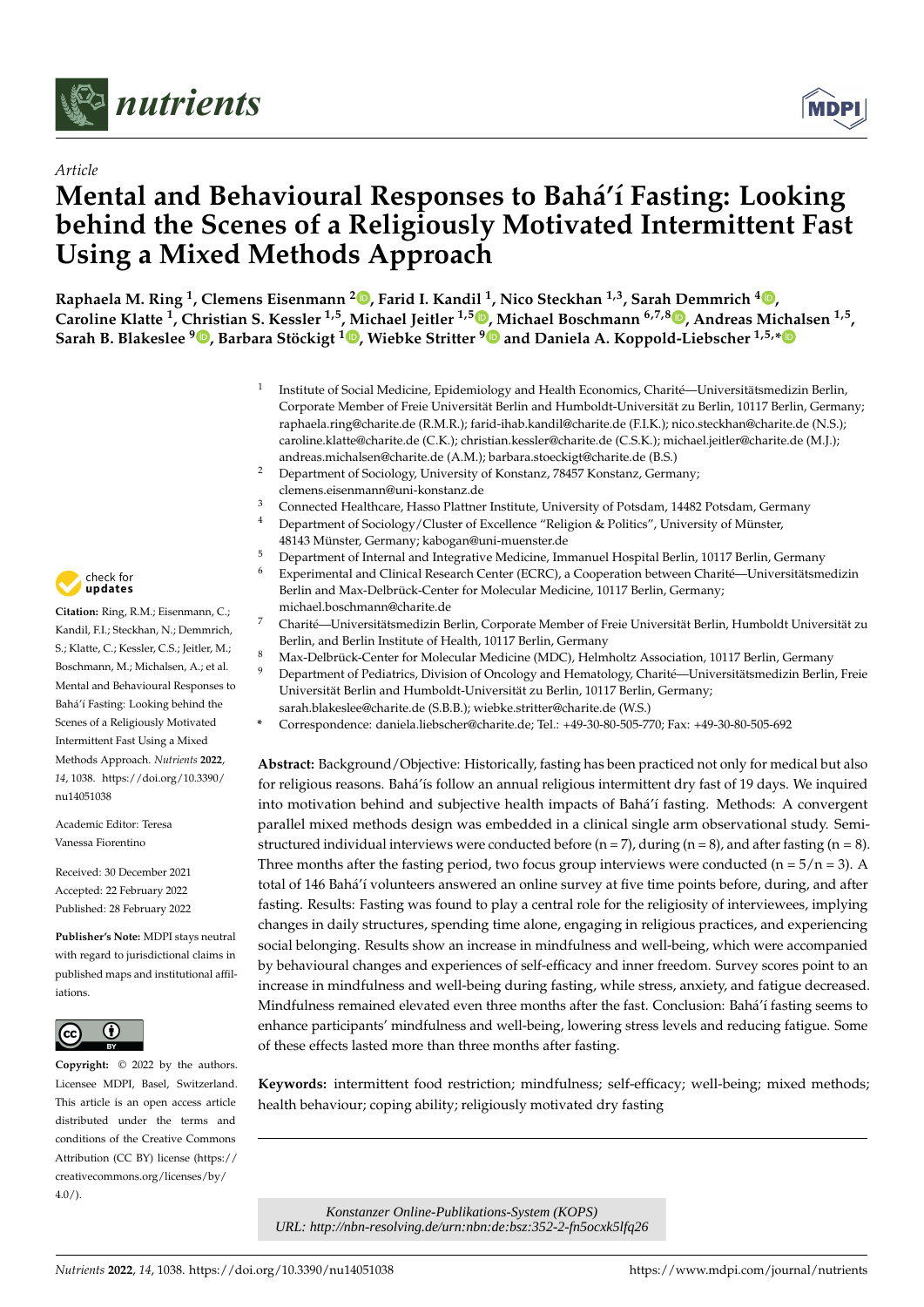# **1. Introduction**

Intermittent fasting (IF) and time-restricted eating (TRE) have gained increased awareness not only within the public community and media but also specifically within experimental and clinical research over the past decade [\[1\]](#page-19-0). Publications on IF and TRE mainly focus on anthropometric, physiological, biochemical, and immunological aspects of fasting [\[2–](#page-19-1)[4\]](#page-19-2). In contrast, subjective experiences of fasting have received far less attention. This is surprising, as historically, periods of fasting have been recommended in almost all major religions worldwide [\[5](#page-19-3)[–7\]](#page-19-4). Traditionally, religious fasting is not primarily seen as a specific dietary approach but as a tool for strengthening one's will, getting closer to the divine, purifying one's thoughts and elevating one's consciousness [\[7,](#page-19-4)[8\]](#page-19-5). In the clinical setting, these subjective experiences and related values of fasting might significantly determine its effects and outcomes and thus merit attention.

In this study, we approached fasting using individual qualitative and focus group interviews, combining them with quantitative questionnaire data to highlight subjective experiences associated with fasting through a multifaceted approach. We chose a traditional religious fasting that is similar to the widespread fasting of Ramadan yet allows for easier replicability in terms of seasonal and daily practice time-frames [\[5\]](#page-19-3). It also shares many characteristics with TRE, which has shown promising results regarding reduction in cardiovascular risk factors, obesity [\[9,](#page-19-6)[10\]](#page-19-7), and inflammatory markers, positively influencing gut microbiota and psychological well-being [\[1](#page-19-0)[,11](#page-19-8)[,12\]](#page-19-9).

The Bahá'í Fast (BF) can be regarded as a diurnal intermittent dry fast where followers abstain from food and drink during daylight hours for 19 consecutive days every year in March. In general, the main beliefs in the Bahá'í Faith revolve around the concept of unity in diversity, which is reflected in the relative simplicity of rituals [\[13\]](#page-20-0). This can also be seen in BF, where no other laws or established traditions are connected to the fasting days, leaving the individual and the respective communities to decide freely about individual and social aspects of the fasting time. Bahá'ís have a highly diversified and at the same time highly structured community life, where international and national institutions, alongside local agencies, make communication with and between communities easy [\[14\]](#page-20-1). The community has a wide reach with approximately 8 million followers worldwide [\[15\]](#page-20-2) and extending to more than 100,000 localities in virtually every country and territory worldwide [\[16\]](#page-20-3). Through this efficient structure for communication as well as the fact that Bahá'ís orientate themselves very closely on the original writings of Bahá'u'lláh, unity is highly valued in the community, and a homogeneity of practice can be supposed. Assuming from the above a relatively uniform practice of fasting within the religion, findings from Germany may be transferable to other places where BF is observed. In addition, the Bahá'í community has a high esteem for science and scientific research grounded in the original writings [\[17\]](#page-20-4). The resulting openness to science in the Bahá'í community encourages participation of members in studies on different aspects of religious life.

Fasting has been part of many religious traditions of the past and the present. Most studies have focused on Ramadan fasting, showing multiple physical and psychological effects [\[5](#page-19-3)[,18–](#page-20-5)[22\]](#page-20-6). There remains little research on Ramadan as a religious ritual from a medical perspective. Likewise, little medical research exists on Christian and Jewish fasting traditions, where most studies have been conducted on the Greek orthodox fast [\[23](#page-20-7)[–25\]](#page-20-8). Sociological and anthropological studies on fasting have mainly been focused on its symbolic role, societal and political cohesion, or question of gender roles [\[26](#page-20-9)[–28\]](#page-20-10). These studies emphasize the central role of rituals and eating cultures and further indicate a shift from fasting as an expression of piety to self-control [\[29](#page-20-11)[,30\]](#page-20-12). However, apart from questions concerning clinical psychology, such as anorexia nervosa [\[31\]](#page-20-13), medical dimensions of health, and subjective well-being have not been addressed.

In our previous publications on BF, we reported on the safety with no adverse changes in hydration indices observed. Effects found on our study population ( $n = 34$ ) were a lowering of body mass index and total body fat mass as well as a reduction in blood glucose and HbA1c. The circadian phase estimated by transcript biomarkers of blood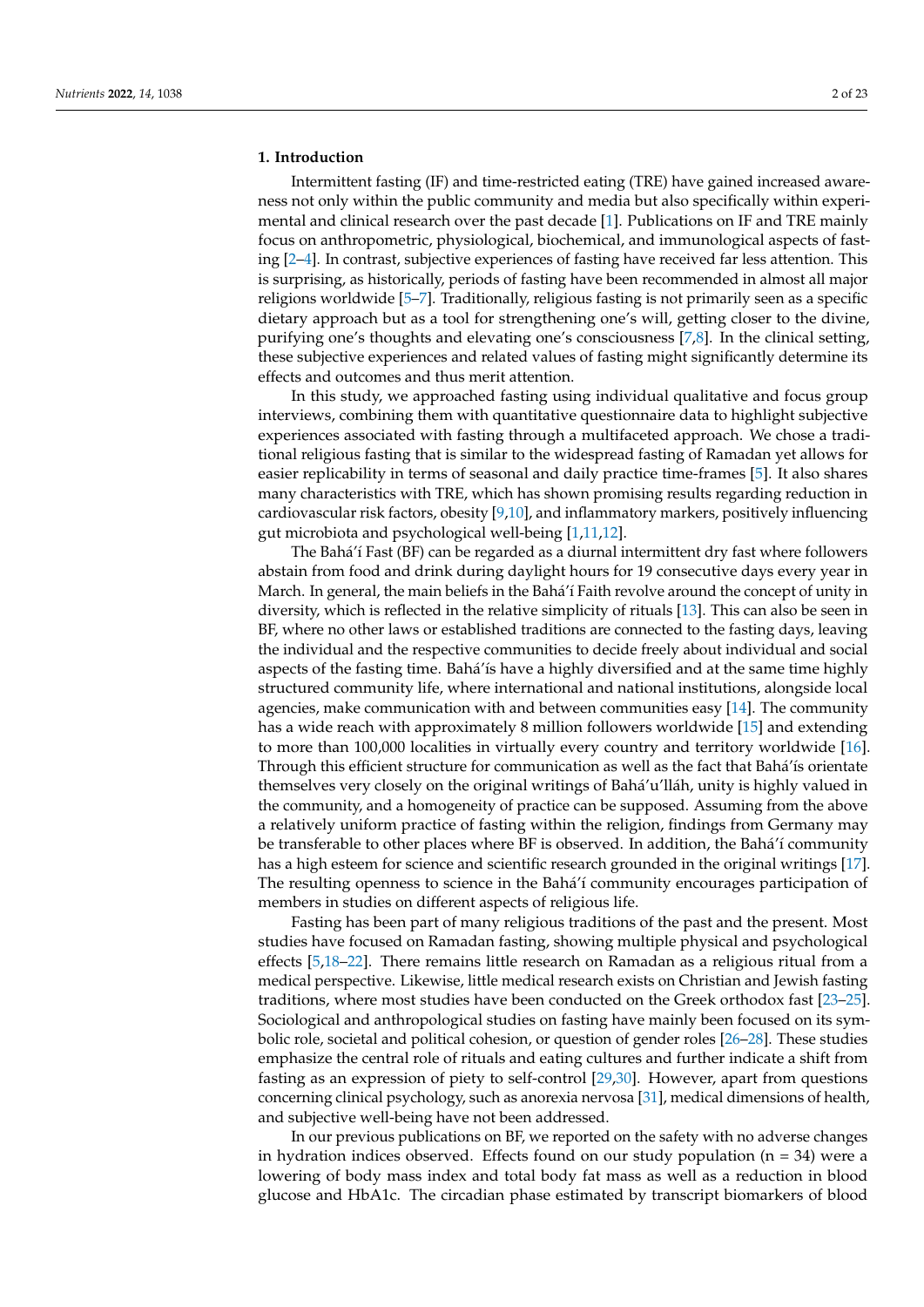monocytes advanced by 1.1 h ( $n = 16$ ) during fasting [\[32\]](#page-20-14). An analysis of some of the questionnaires addressing religious experiences in our sample showed an increase in religious experiences and mindfulness as well as a high sense of self-control/-efficacy during fasting [\[33\]](#page-20-15).

In the study arm presented here, we aimed to examine the immediate and long-term effects of a religiously motivated, temporal restriction of food and fluid intake on subjective health and well-being. We wished to obtain insight not only on how fasting changes participants' lives during fasting but also on how people feel about and prepare for the fast as well as to understand its effects. Furthermore, we explored the nuances in motivation and importance to individuals undertaking this kind of fasting. We chose a mixed methods approach to better detail the complexity of the phenomenon, combining outcomes of qualitative individual and focus group interviews with selected survey data.

#### **2. Methods**

#### *2.1. Study Design*

The study data presented in this paper were collected as part of a larger, clinical longitudinal, self-controlled, exploratory cohort study conducted at the Charité— Universitätsmedizin Berlin including among other approaches a convergent parallel mixed methods design. The outcomes of the clinical and laboratory findings have been reported elsewhere [\[32,](#page-20-14)[34\]](#page-20-16). Questionnaire results specifying religious psychology and religious practice have also been published separately [\[33\]](#page-20-15). The institutional review board of Charité Universitätsmedizin Berlin (Charitéplatz 1, Berlin, Germany) approved the study protocol in January 2018 (ID: EA4/216/17). The study was registered with clinicaltrials.gov (ID: NCT03443739). Written informed consent was obtained from all participants prior to study entry. A detailed explanation of the main study design is found in our published study protocol [\[32\]](#page-20-14).

Mixed methods combining quantitative and qualitative methods can increase understanding of complex issues and allow for the examination of findings from different vantage points (triangulation) [\[35\]](#page-20-17). They are especially suitable for health research, as using a variety of methods enables researchers to better understand the complexity of issues [\[36\]](#page-20-18), which in our case included social factors, personal behaviours [\[35\]](#page-20-17), and beliefs associated with religious fasting.

In this study, we conducted questionnaires and interviews in parallel. Individual and focus group interviews were undertaken sequentially, the latter being implemented to verify the codes of the former. For an overview of the study timeline, please refer to Figure [1](#page-3-0) The study design is illustrated in Figure [2,](#page-3-1) showing the different steps of data sampling, data analysis, and when integration of the results occurred. Data analysis was first conducted separately [\[36](#page-20-18)[,37\]](#page-20-19); then, findings were integrated from the quantitative and qualitative portions by iteratively comparing and contrasting the data. This procedure of data collection and analysis was planned a priori, and the outcomes had no effect on this methodology.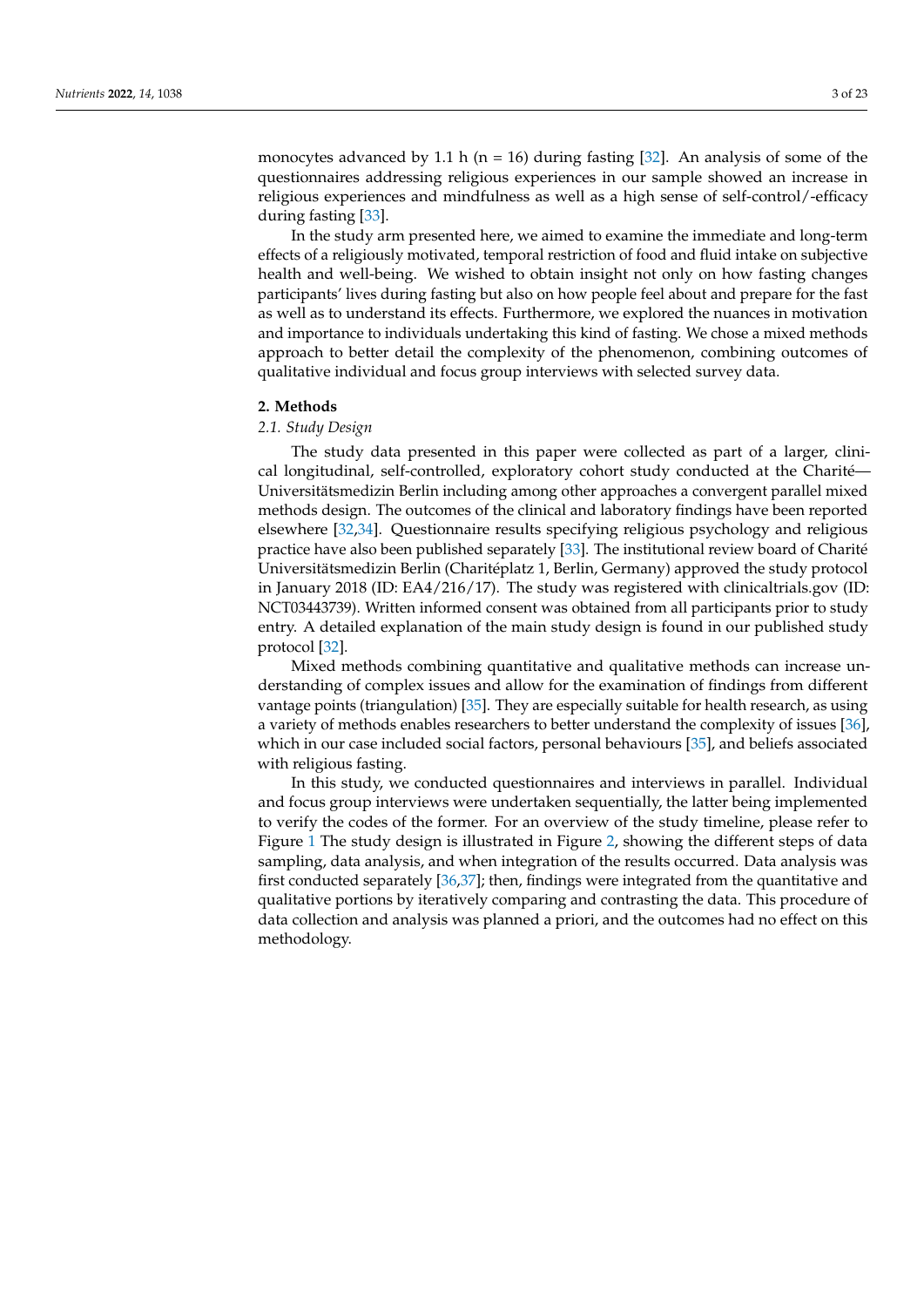<span id="page-3-0"></span>

| <b>Months</b><br><b>Fasting</b> | Feb                      | Mar                               | Apr                   | May |                          |  |
|---------------------------------|--------------------------|-----------------------------------|-----------------------|-----|--------------------------|--|
| <b>Clinical</b>                 | V <sub>0</sub>           | V1                                | V <sub>2</sub>        |     | V <sub>3</sub>           |  |
| <b>Visits</b>                   | (34)                     | (34)                              | (34)                  |     | (33)                     |  |
| <b>Interviews</b>               | V <sub>0</sub><br>(6)    | V1<br>(7)                         | V <sub>2</sub><br>(7) |     | V <sub>3</sub><br>$(8*)$ |  |
| Questionnaire<br><b>Visits</b>  | VQ <sub>0</sub><br>(144) | <b>VQ1 VQ2</b><br>$(141)$ $(137)$ | VQ3<br>(141)          |     | VQ4<br>(138)             |  |

**Figure 1.** Timeline of visits. Timeline of data collection (V = clinical visit, VQ = questionnaires, (n) = number of participants at each visit, \* for focus group interviews).

<span id="page-3-1"></span>

**Figure 2.** Study design. **Figure 2.** Study design.

# *2.2. Setting*

*2.2. Setting* The study was conducted at Charité—Universitätsmedizin Berlin. The interviews were conducted at the Department of Integrative Medicine at the Institute of Social Medicine, Epidemiology and Health Economics (IM) in a separate room that provided a quiet space for open discussion, and the questionnaires were distributed online via email. The timing of the visits is shown in Figure [1.](#page-3-0)  $T_{\rm eff}$  the visits is shown in Figure 1.

# *2.3. Participants*

For this study, 172 healthy Bahá'í volunteers were screened. Of these, 146 were considered eligible for the survey on patient-reported outcomes and were enclosed between January and February 2018. Further details as well as eligibility criteria have been published elsewhere [\[32\]](#page-20-14). All eligible individuals filled out electronic questionnaires on subjective physical and psychological effects of Bahá'í Fasting. Of these, all participants living in the wider region of Berlin were invited to participate in laboratory tests, to which 34 subjects  $\epsilon$  consented [\[32\]](#page-20-14).

The interview sampling was chosen from this pool of participants. Individual interview and focus group sampling was based on the principle of maximum variation to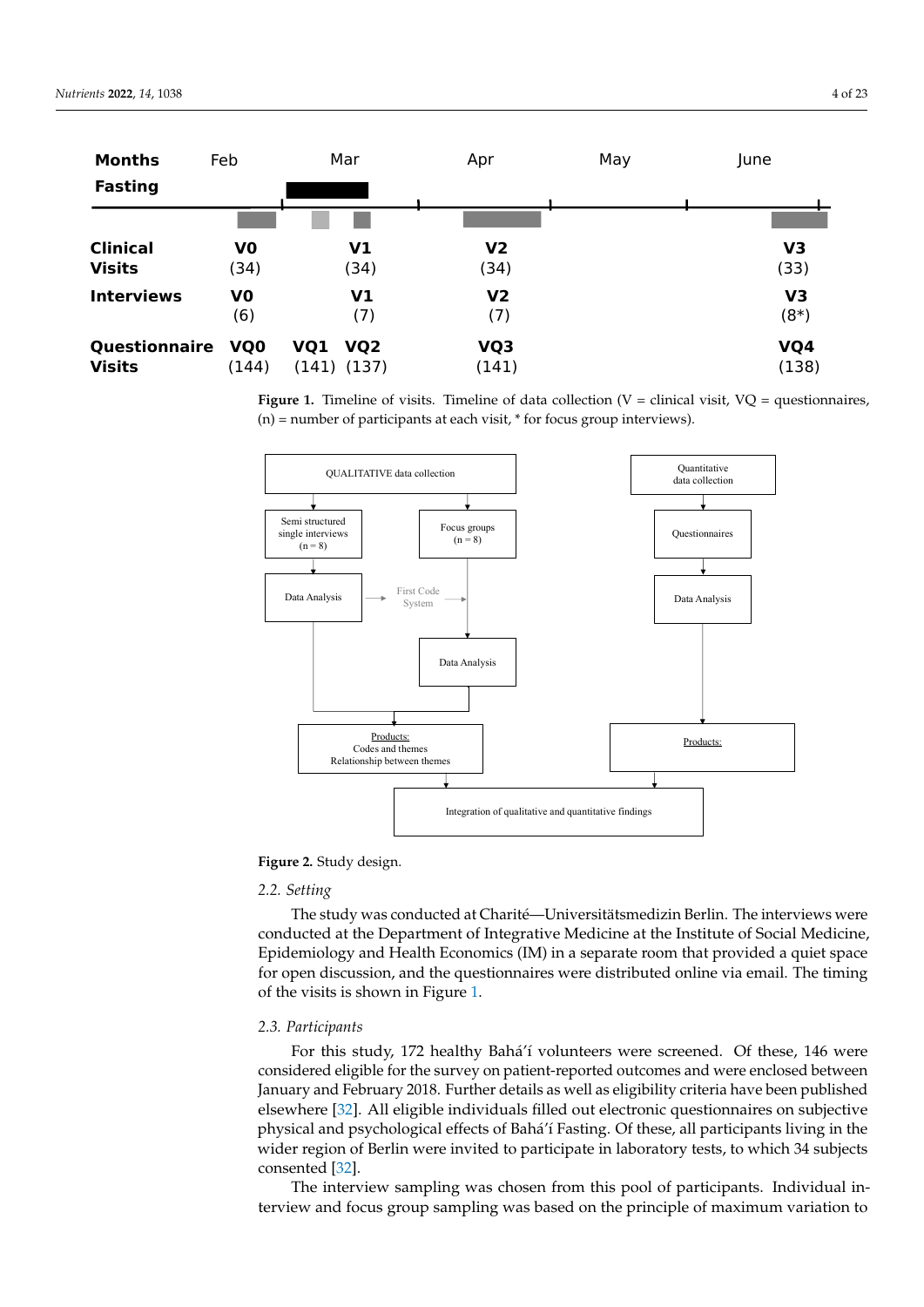balance gender and age. In accordance with theoretical sampling, the sample size was held flexibly and was iteratively determined by sample cohesion and saturation for the scope of this research [\[38](#page-20-20)[,39\]](#page-20-21). First, individual interviews were undertaken with recruited participants to understand and explore concepts about fasting and religious practice on a personal level. After extracting our codes from these interviews, we invited participants to focus groups to investigate if and how the concepts found in the codes were discussed in a group setting. To avoid bias through influences of the semi-structured single-interviews and allow comparison between single-interviews and group discussions, we conducted one group discussion with interviewees who had participated in the single-interviews beforehand (focus group B) and one group discussion with respondents who had not yet participated in any interview (focus group A).

#### *2.4. Qualitative Design*

#### 2.4.1. Semi-Structured Individual Interviews

The interviews were generally timed according to when the participants came for the other study visits before, during, and three weeks after the fast. Where this was not possible, suitable individual arrangements were made. For the semi-structured interviews at the baseline visit (V0), we developed a guideline based on clinical experience and previous research findings, without determining possible outcomes beforehand. The interview guideline focused on the meaning of fasting for the interviewees and its impact on their daily life and their perception of stress during and after the fast. Moreover, it contained questions on their motivation to fast and whether there were other aspects than religious motivators, the meaning and importance of communal activities and support during the fast, difficulties with fasting, and changes in dietary or other habits during the fast.

As spirituality and religiosity are concepts that are being discussed intensively in qualitative research settings, they can be understood in different ways  $[40,41]$  $[40,41]$ , which we did not aim to differentiate in our work. Instead, we decided to let the interviewee explain her or his concept of each category at the beginning of the first interview. By doing so, we ensured that the interviewer knew what the interviewee was talking about when using those terms and vice versa.

For the following two interview rounds (V1 and V2), we created an interview guide focused on topics emphasised by interviewees at baseline, which is a typical procedure for qualitative interviews  $[42-44]$  $[42-44]$ . Each interview was recorded with a recording device and was deleted after transcription. For interview guidelines, please refer to Supplementary File S1.

#### 2.4.2. Focus Groups

To validate the codes generated in the individual interviews, we conducted focus group interviews. Here, the group was encouraged to openly discuss the topics the participants chose to focus on [\[45–](#page-21-1)[47\]](#page-21-2). The focus group interview guide encouraged open discussion in the group. The guide asked for a definition of fasting, including health aspects and food intake; they asked the participants to describe important aspects of fasting and asked the group about the difference between religious fasting and therapeutic fasting. Each interview was recorded with a recording device and was deleted after transcription. For the interview guide, see Supplementary File S1.

#### *2.5. Quantitative Design*

The survey was conducted at five time points: before fasting (VQ0), on the first (VQ1) and third (VQ2) weeks of the fast, as well as three weeks (VQ4) and three months (VQ5) later (for more details, please refer to Figure [2\)](#page-3-1). Quantitative data collection was completed using electronic questionnaires using Limesurvey v2, running on virtualised machines on Charité's servers. Questionnaires used the validated German translations of the Short Depression and Happiness Scale (SDHS) [\[48\]](#page-21-3), Hospital Anxiety and Depression Scale (HADS) [\[49\]](#page-21-4), Mindful Attention and Awareness Scale (MAAS) [\[50\]](#page-21-5), Profile of Mood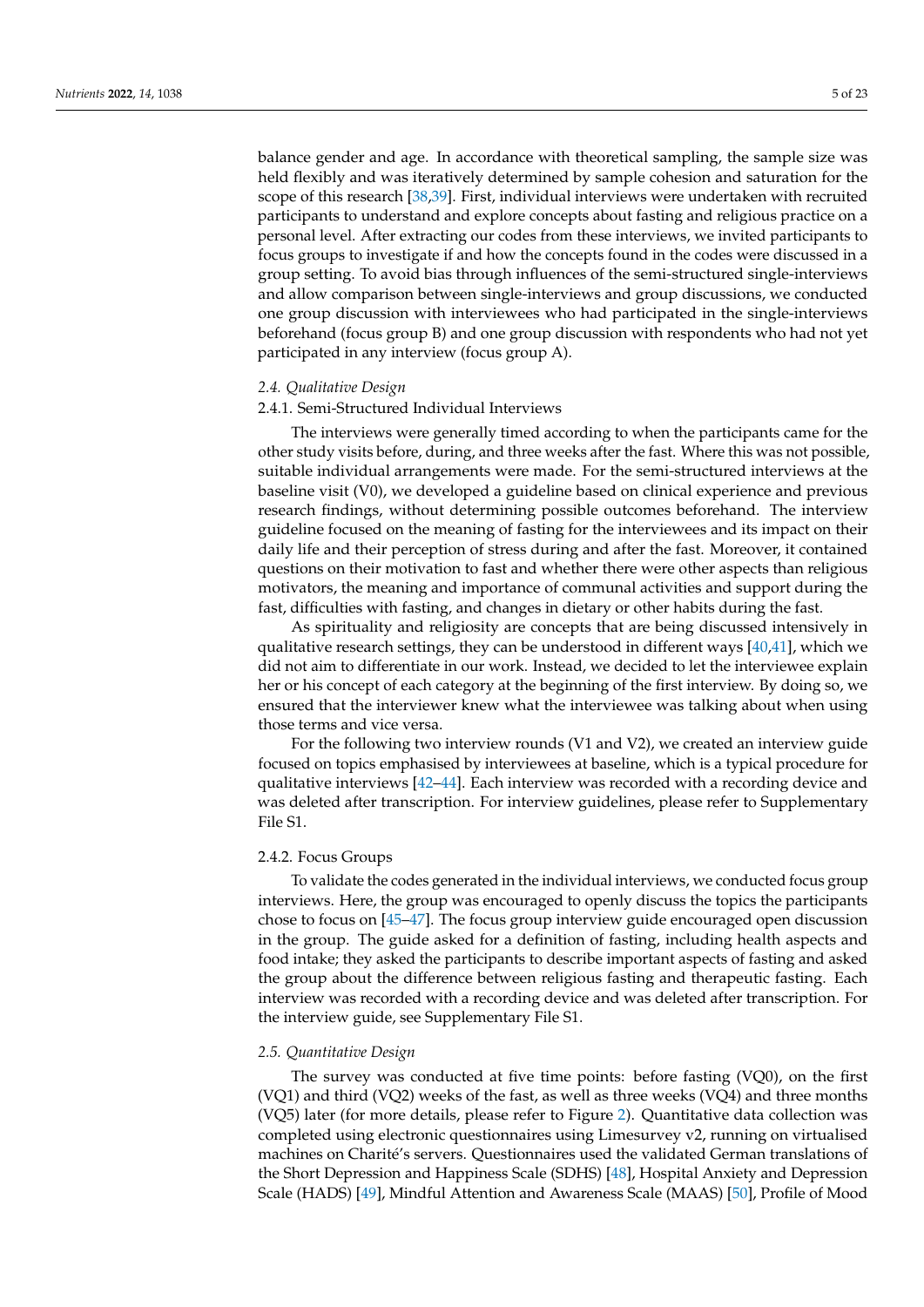States (POMS) [\[51\]](#page-21-6), WHO-5 [\[52\]](#page-21-7), Cohens Stress Scale (CSS) [\[53\]](#page-21-8), and a self-efficacy scale (ASKU) [\[54\]](#page-21-9). Additional questionnaires focusing on religious experience and spirituality together with elements of a self-developed questionnaire specific to this religious fast (Bahá'í fasting experience) have been published elsewhere [\[33\]](#page-20-15).

#### *2.6. Data Analysis*

# 2.6.1. Qualitative Data Analysis

All interviews were transcribed with f4transkript, then pseudonymised, openly and inductively coded within the software f4analyse, then condensed, summarised, or specified in order to find connections that would allow us to build categories following the principles of grounded theory [\[43\]](#page-21-10). Coding was completed by RR, discussed, and partly recoded by CE. Problems and conflicts in coding were discussed, and consensus was reached in regular meetings with further team members (NS and DL). The process of finding connections between single codes was characterised by consequent exchange between researchers about ideas on different passages and comparisons about the current results of quantitative and qualitative methods. Memos were written to reflect on the research process. Repeated connections between different codes appeared through an iterative process of axial coding whereby connections developed into our categories.

#### 2.6.2. Quantitative Data Analysis

The statistical analysis of the outcomes was an explorative one. All questionnaires were analysed using one-way repeated measures ANOVA with time as the fixed factor and subjects as random factors. Mauchley's test was used to assess the assumption of sphericity. If needed, the common correction instruments of Greenhouse–Geisser and Huynh–Feldt epsilon were used. Analyses were based on an intention-to-treat approach using multiple imputation from the mice package. Post hoc multiple comparisons were completed using Student's *t*-test with Benjamini–Hochberg adjustment. Then, 95% confidence intervals were calculated as well as omega-squared effect sizes. All statistical analyses were completed using the statistical programming language R version 4.

# **3. Results**

Semi-structured individual interviews were conducted at three timepoints: before  $(n = 7)$ , during  $(n = 8)$ , and after fasting  $(n = 8)$ . In total, 23 individual interviews were conducted. Three months after the fast, two focus group interviews were conducted to verify the codes developed from the individual interviews, with a total of  $n = 8$  participants. A total of thirteen different participants were interviewed in the course of our study, either individually or in a group.

We interviewed four women and four men aged 21 to 69 (P1–P8) individually. The main occupational characteristics that describe the interviewees follow: two students, a person on long-term sick leave, a teacher, a psychotherapist, an artist (freelancer), one geriatric nurse in training, and an office employee. At the first study visit time point (V0), we interviewed seven participants, and at the second study time point (V1), one more person was interviewed to balance out age. Therefore, three interviews were conducted with seven interview partners, and two additional interviews were conducted with the 8th participant. Out of these 23 interviews, the three interviews of one interview partner were excluded from the analysis, because the interviewee struggled with language comprehension, and interviews became too long and hard to understand, leaving space for misunderstandings and wrong interpretations. Therefore, 20 single interviews were included in the analysis.

For focus group A, we recruited five interviewees, two women and three men, out of the pool of participants not having participated in the individual interviews. The main occupational characteristics that describe the focus group participants were an office employee, a former teacher, who had not been working for two years, two biologists, of whom one worked at a publishing house, and one chemist owning his own company. For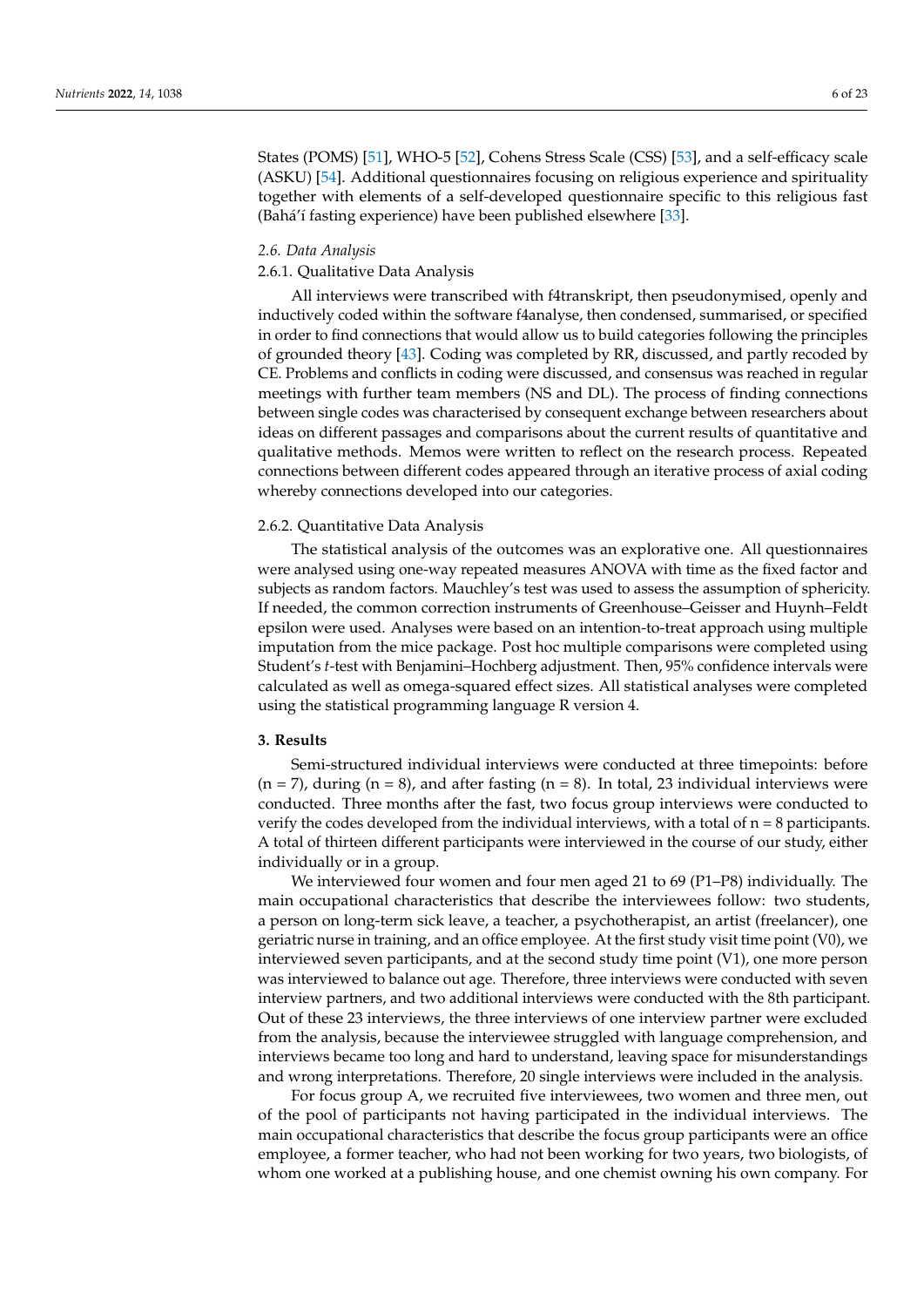focus group B, we recruited three former interviewees: two women and one man. Focus groups took place at time point V3.

Questionnaires were sent out to 146 participants and collected at five separate time points: VQ0, VQ1, VQ2, VQ3, and VQ4. A description of the baseline characteristics of participants can be seen in Table [1.](#page-6-0)

<span id="page-6-0"></span>**Table 1.** Baseline sociodemographic data of participants in questionnaire survey.

|                                                                 | $n = 146$<br>Mean (SD) |  |
|-----------------------------------------------------------------|------------------------|--|
| Age in years (mean (SD))                                        | 45.19 (13.85)          |  |
| $Sex = male (%)$                                                | 65(45.1)               |  |
| Education $(\%)$                                                |                        |  |
| Still at school                                                 | 0(0.0)                 |  |
| Primary/secondary school graduate                               | 4(2.8)                 |  |
| Polytechnical secondary school graduate                         | 1(0.7)                 |  |
| Higher qualification secondary school graduate (Realschule)     | 4(2.8)                 |  |
| High school graduate                                            | 34 (23.6)              |  |
| Technical college or University graduate                        | 95 (66.0)              |  |
| Other                                                           | 6(4.2)                 |  |
| Gross wage/year (%)                                             |                        |  |
| <20,000 Euro                                                    | 60(41.7)               |  |
| 20,000-40,000 Euros                                             | 30(20.8)               |  |
| 40,000-60,000 Euros                                             | 19 (13.2)              |  |
| 60,000-80,000 Euros                                             | 14 (9.7)               |  |
| >80,000 Euros                                                   | 21 (14.6)              |  |
| Fasting experience in the past $(\%)$                           |                        |  |
| Yes, once                                                       | 1(0.7)                 |  |
| Yes, more than once                                             | 142 (98.6)             |  |
| None                                                            | 1(0.7)                 |  |
| Kind of fasting experienced in the past $(\%)$                  |                        |  |
| Prolonged therapeutic fasting                                   | 2(1.4)                 |  |
| Religious fasting                                               | 138 (95.2)             |  |
| Intermittent fasting                                            | 1(0.7)                 |  |
| Other                                                           | 2(1.4)                 |  |
| Not specified                                                   | 2(1.4)                 |  |
| Duration of fasting experienced in the past (mean in days (SD)) | 18.64 (3.65)           |  |
| Frequency of fasting in the past $(\%)$                         |                        |  |
| Less than once a year                                           | 9(6.3)                 |  |
| 1-2 times per year                                              | 128 (90.1)             |  |
| 3-5 times per year                                              | 2(1.4)                 |  |
| 6-9 times per year                                              | 1(0.7)                 |  |
| More than 10 times per year                                     | 2(1.4)                 |  |
| Anticipated difficulties with fasting (%)                       |                        |  |
| Very easy                                                       | 12(8.3)                |  |
| Easy                                                            | 96 (66.7)              |  |
| Difficult                                                       | 34 (23.6)              |  |
| Very difficult                                                  | 2(1.4)                 |  |
|                                                                 |                        |  |

#### *3.1. Qualitative Interview Findings*

From the individual interviews (I), we extracted 42 codes, which were summarised in three main categories: (A) grounded in religion, (B) elements of fasting, and (C) impacts of fasting. For the verification of these codes, the two focus groups (II) were conducted. During analysis, theoretical saturation was reached for the main topics of interest through our qualitative exploration and iteratively validated in the incremental elicitation and analysis process.

- *(I). Individual interviews*
- *(A). Grounded in religion*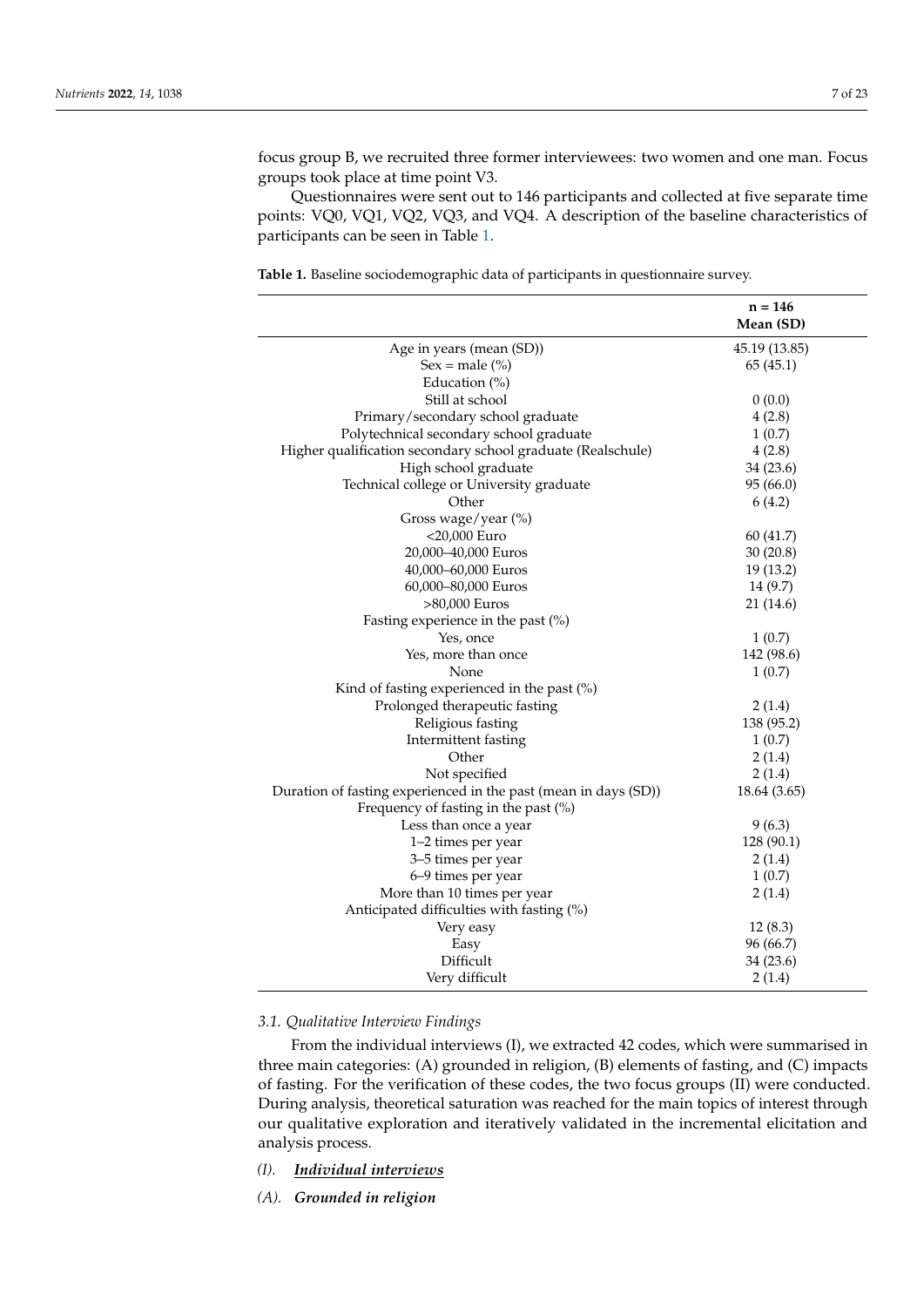All interviewed Bahá'ís described fasting as deeply grounded in their religion. Therefore, religiosity is a pervasive dimension that we differentiated in two categories, "Trust in God" and "Meaning of religiosity for fasters", and briefly summarise below. For an overview of these results, see Table [2.](#page-7-0)

<span id="page-7-0"></span>**Table 2.** Grounded in religion.

| Category                                             | Code                                             | <b>Included in Code</b>                                                                                                                                                                                               | Mentioned by Interviewee                                                                                             |
|------------------------------------------------------|--------------------------------------------------|-----------------------------------------------------------------------------------------------------------------------------------------------------------------------------------------------------------------------|----------------------------------------------------------------------------------------------------------------------|
| Trust in God                                         | Hand over responsibility to God                  | Feeling of the need to negotiate with God,<br>only; justify actions towards God, find<br>approvement in Gods' word.                                                                                                   | P7, P6, P5                                                                                                           |
|                                                      | Submit to God                                    | Submission to religious laws, importance of<br>Gods' word, obey to God, acceptance of<br>limits due to religious laws.                                                                                                | P <sub>3</sub> , P <sub>6</sub> , P <sub>2</sub>                                                                     |
|                                                      | Trust in God's word                              | Certainty that everything will be all right,<br>trust in God and religious acts, trust in<br>religious laws and their benefit for oneself,<br>God like a parent who explains and shows<br>the world to his believers. | P <sub>1</sub> , P <sub>2</sub> , P <sub>3</sub> , P <sub>4</sub> , P <sub>5</sub> , P <sub>6</sub> , P <sub>7</sub> |
|                                                      | To find security in religion                     | Religious places as source of trust<br>and security.<br>Importance of religious laws, importance of                                                                                                                   | P1                                                                                                                   |
| Meaning of religiosity<br>in life of fasting persons | Religious laws                                   | a sense of duty by existence of religious<br>laws, religious laws as challenge and gift, as<br>a chance to experience something new, to<br>learn, religious laws build identity and close                             | P1, P2, P3, P4, P5, P6, P7                                                                                           |
|                                                      | Fasting means to align oneself<br>with God       | up to the group to the outside.<br>Heart is aligned to God, to come closer to<br>God by the act of fasting, fasting is a<br>religious act, a blessing, fasting is done<br>for God.                                    | P3, P1, P7, P5, P2                                                                                                   |
|                                                      | Fasting is a central part of a<br>religious life | Fasting is an element of religion, a fixed<br>component, routine of Bahai life, fasting<br>is spiritual.                                                                                                              | P <sub>1</sub> , P <sub>7</sub> , P <sub>5</sub>                                                                     |
|                                                      | To be Bahai means to aim for<br>progress         | Process of progress, maturity process,<br>self-development.<br>Support Gods' project of development of the                                                                                                            | P <sub>1</sub> , P <sub>7</sub> , P <sub>4</sub> , P <sub>2</sub>                                                    |
|                                                      | To do something good for the<br>society          | human being, change the society, being a<br>critical mass, impulse for improvement of<br>the world, to do good for society, positive<br>influence on non-Bahaians.                                                    | P <sub>1</sub> , P <sub>7</sub> , P <sub>2</sub>                                                                     |
|                                                      | To eat mindfully                                 | To take time for eating, to eat and drink with<br>more awareness, to be aware of the act<br>of eating.                                                                                                                | P3, P1, P7, P4, P6, P5, P2                                                                                           |

Each code comes with an explanation under which premises it was used.

Religiosity was described as an expression of love, trust in, and connection to God. Some interviewees understood spirituality as part of their religious belief, a mental attitude of how to connect with and perceive nature and others. The motivation and endurance to fast was described to be based on lived religiousness, which included an inner mindset, a will for personal growth, as well as a marked dedication to religious ordinances. All interviewees viewed their behaviour as a deference to God's directive and an expression of trusting in God's word and his support. One interviewee even stated that "*all religious commandments that He gives us as individuals and as society are good for us and lead us to progress (...). So, if He said to run up and down the stairs two at a time, I would do it!*" *(P7, I2, 123)*.

Three interviewees reported that submission to God's will engendered the possibility to pass the responsibility over to God at the same time.

Religious laws were seen by all interviewees as an inherent part of Bahá'í religious life, and fasting was described as a central part of those. To follow religious laws was either seen as a willing and voluntary submission to God's will or as a duty. "*I actually experience the scriptures as being the greatest support (...) and the providence that it (fasting) is a fixed component of Bahá'í life and included in these whole commandments is also this daily praying and meditating, which is intended throughout the whole year anyway, not only during the fasting period.*" *(P1, I1, section 78)*.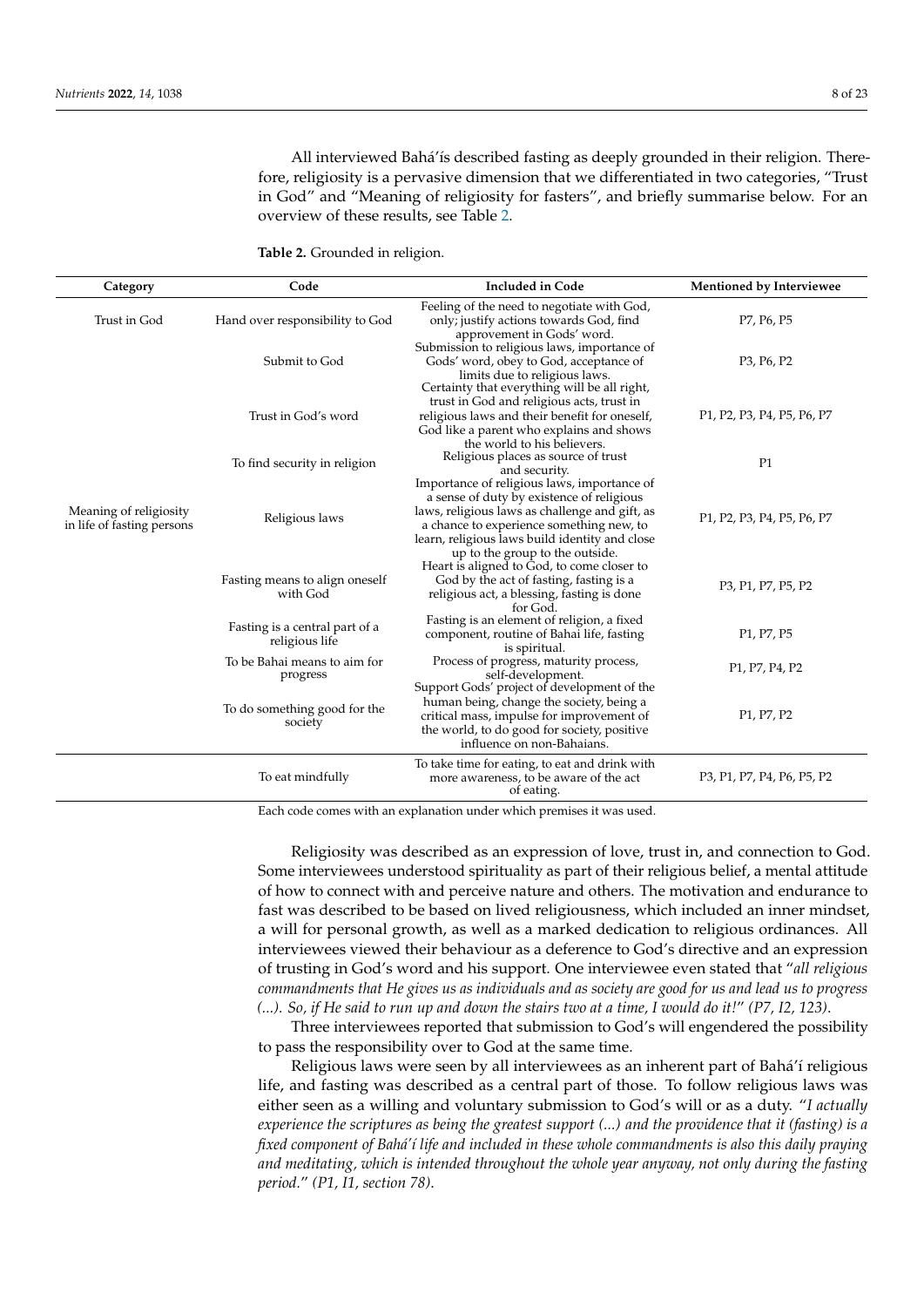Interviewees described religious laws as an "operating instruction" for personal growth (P4, I3, 102). Religious fasting was described as "*a spiritual and religious exercise, leading you closer to God*" (P2, I2, 126). During the fast, interviewees emphasised focusing on their religion. Two-thirds reported feeling an improvement of their connection to God. The existence of the directive to fast was described as a supportive "*cornerstone for daily life*" (P5, I3, section 84).

*"I think too little about my religion during the year and during these 19 days, I think about it more. (...) I read more of the texts and can tell that it does me good* . . . *Like a homecoming."*(P2, I2, section 80)

# *(B). Elements of Fasting*

We identified four main prerequisites for the fasting period, as expressed by several interviewees: motivation, a sense of community, the opportunity to spend time alone, and a changed daily structure. Table [3](#page-8-0) summarises these elements.

<span id="page-8-0"></span>**Table 3.** Elements of fasting.

| Category                           | Code                                             | <b>Included in Code</b>                                                                                                                                                                                                      | Mentioned by Interviewee                                                                                             |
|------------------------------------|--------------------------------------------------|------------------------------------------------------------------------------------------------------------------------------------------------------------------------------------------------------------------------------|----------------------------------------------------------------------------------------------------------------------|
| Motivation                         | Motivation                                       | Earlier experiences that motivate to fast<br>again, wish to return to God, to return<br>to the core, wish to follow religious<br>laws, wish to treat oneself by<br>renunciation.                                             | P1, P7, P4, P6, P5, P2                                                                                               |
|                                    | Expectations                                     | Description of concrete expectations<br>from the fasting period.                                                                                                                                                             | P3, P1, P7, P4, P5                                                                                                   |
| Changed daily<br>structure         | Structuring the day                              | Comparison of daily structure during<br>fasting and daily life without fasting,<br>descriptions of more or different<br>structures, time efficiency, description<br>of a fasting routine, flexibility of daily<br>structure. | P <sub>3</sub> , P <sub>1</sub> , P <sub>7</sub> , P <sub>4</sub> , P <sub>6</sub> , P <sub>5</sub> , P <sub>2</sub> |
|                                    | Traditions                                       | Traditions, taken over from parents and<br>self-made traditions.                                                                                                                                                             | P <sub>1</sub> , P <sub>7</sub> , P <sub>6</sub> , P <sub>2</sub>                                                    |
|                                    | Intensify religious practices                    | Deepening of religious acts, spending<br>more time with religious texts,                                                                                                                                                     | P3, P1, P7, P6, P2, P5                                                                                               |
| Sense of community                 | Religious meetings are a<br>source of well-being | meditation, and prayers.<br>Positive descriptions of religious<br>get-togethers, community life during<br>fasting, support by religious meetings.                                                                            | P3, P1, P5                                                                                                           |
|                                    | Social support                                   | Meaning of social support in general,<br>support by family, friends, religious<br>community, different importance of<br>social groups.                                                                                       | P3, P1, P7, P4, P6, P5, P2                                                                                           |
|                                    | Influence of community life<br>on lent           | Benefits and disadvantages of<br>community life during lent.                                                                                                                                                                 | P3, P1, P7, P4, P6, P5, P2                                                                                           |
|                                    | Exchange with others<br>influences the faster    | Description of influences of<br>conversations and interactions with<br>people during lent.                                                                                                                                   | P7, P4, P6, P5                                                                                                       |
| Opportunity to<br>spend time alone | To have time on my own                           | Descriptions of moments alone, values<br>and importance of that time.                                                                                                                                                        | P3, P1, P7, P4, P6, P5, P2                                                                                           |
|                                    | To eat mindfully                                 | To take time for eating, to eat and drink<br>with more awareness, to be aware of<br>the act of eating.                                                                                                                       | P3, P1, P7, P4, P6, P5, P2                                                                                           |

Each code comes with an explanation under which premises it was used.

#### **Motivation**

As participants expressed the belief in the benefit of God's directives, they also expressed a high motivation to follow them. Repeating the fast annually was seen by all but one interviewee as reinforcing their described positive experiences, increasing their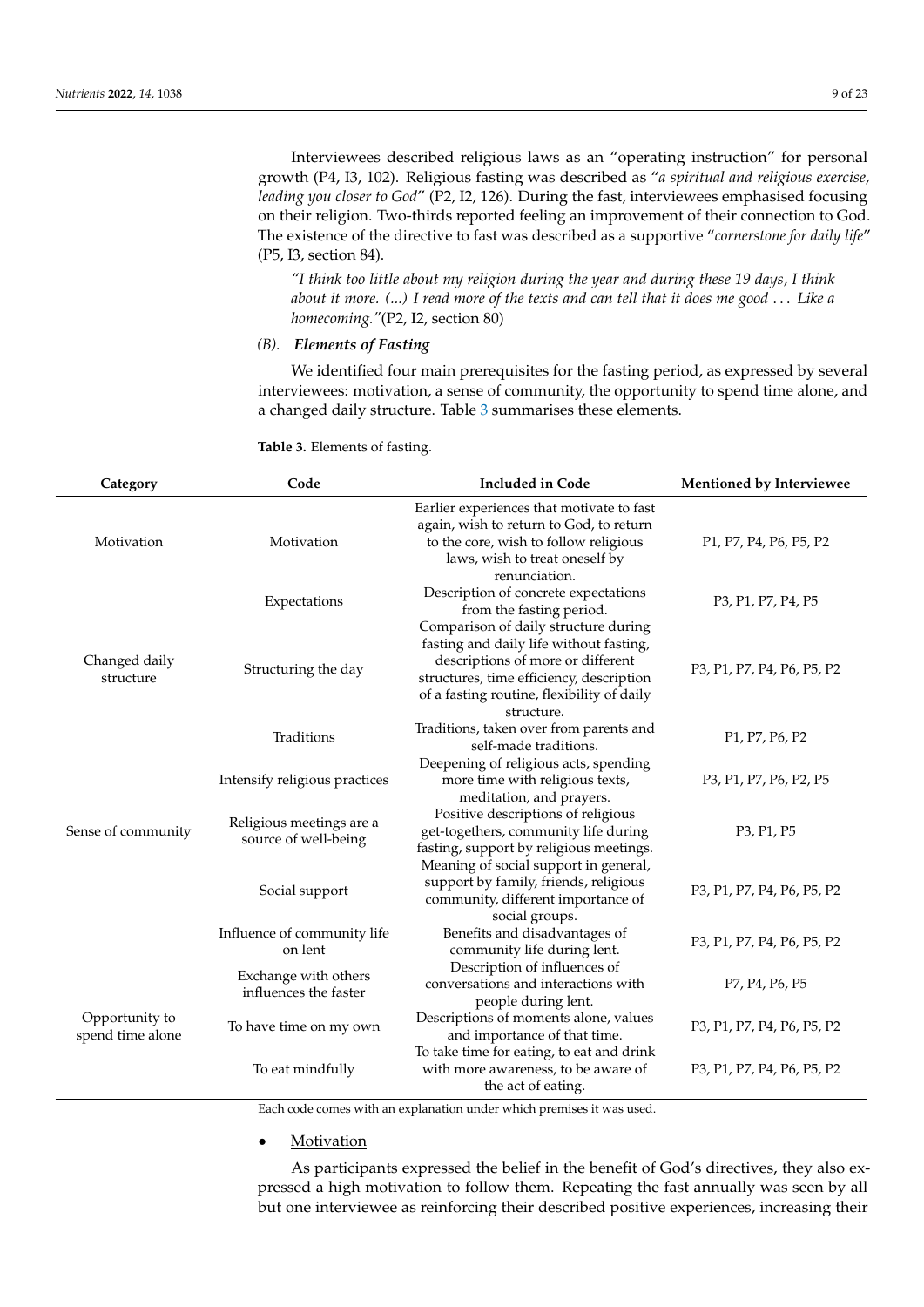motivation to fast again. These experiences included physical well-being, a deepened feeling of religiousness and closeness to God, and an intensified feeling of connectedness with oneself. Additionally, some expressed the hope for a more conscious and healthier diet and a better-regulated eating behaviour. One person articulated the wish to lose weight, while another hoped for rejuvenating effects. Some of the interviewees mentioned feeling lighter in their body through fasting and hoped to reexperience this when fasting again. The outlook of an improved daily structure and seeing the fast as a chance to set goals for the upcoming year were also mentioned. Nevertheless, these elements were described as side effects that would not be important enough to fast were it not for the religious law.

#### • Changed daily structure

As eating and drinking is allowed only between sunset and sunrise, all interviewees described this as the most substantial influencing factor of day-to-day structure. They woke up early enough to eat and, of particular importance to all interviewees, prayed before eating. For all interviewees, fasting created a structure that they normally did not have, which was described as beneficial by all but one. How intensely an individual experienced these structural changes as different from their normal life differed from person to person. While one interviewee did "not have to change [much], I just have to get up a little earlier" (P1, I1, 81), another described that life was "*really totally different: nutritionally, sleepwise (* . . . *).*" *(P2, I2, 25).* Some interviewees explained that fasting helped them reduce distractions and use their time in a more systematic way. For six interviewees, it provided time to pray, read in the religious texts, and reflect on themselves, which was highly appreciated and valued during fasting. Challenges narrated by some interviewees were struggling to balance investment of time between the demands of the fast and other obligations. One interviewee struggled because of family life with young children, another because of homework for university. The latter reported suffering under the lack of time to focus on the fast while feeling pressured to work for university.

# Sense of community

Except for one interviewee, all reported spending more time with their religious community, friends, or family during the fast. While the two youngest interviewees focused mainly on their Bahá'í friends during fasting, the older participants used the fast to connect with a wider network of friends, family, colleagues, or neighbours. According to four interviewees, communication with Bahá'ís and non-Bahá'ís allowed for new perspectives on the religious texts and their lives. Three interviewees reported that intellectual exchange with other Bahá'ís deepened insights in their religion; for one, it expanded her consciousness. Four interviewees mentioned that interaction with others helped them become aware of their pronounced irritability or impatience during fasting. Realising these tendencies was described as helpful, as the respective interviewees saw it as a chance to consciously change their behaviour. In addition to these valued aspects of socialising during the fast, three interviewees emphasised how breaking their fast in the evening in company made them eat more and heavier food and go to bed later than compared with eating alone, which made the next day more challenging. In contrast, four interviewees reported beginning the day with a collective breakfast followed by shared prayers and discussions on religious texts, which was described as very supportive and enjoyable, facilitating early rising.

# • Opportunity to spend time alone

"*It was very precious for me, at least the freedom to be alone (...) because I find that during the fasting period personal reflection is also very important (...). The introspection. And you cannot do that in company*" *(P1, I2, 122).* Meditating, praying, and reflecting on themselves and their lives were considered central elements of the Bahá'í fast by all interviewees. They reported changing their daily structure to make time to do so. While one of the two youngest interviewees did not profit from her time without the group at all and emphasised that she would have needed more time in community, the other one reported after the fast, that she had for the first time found out that time on her own was also very valuable. All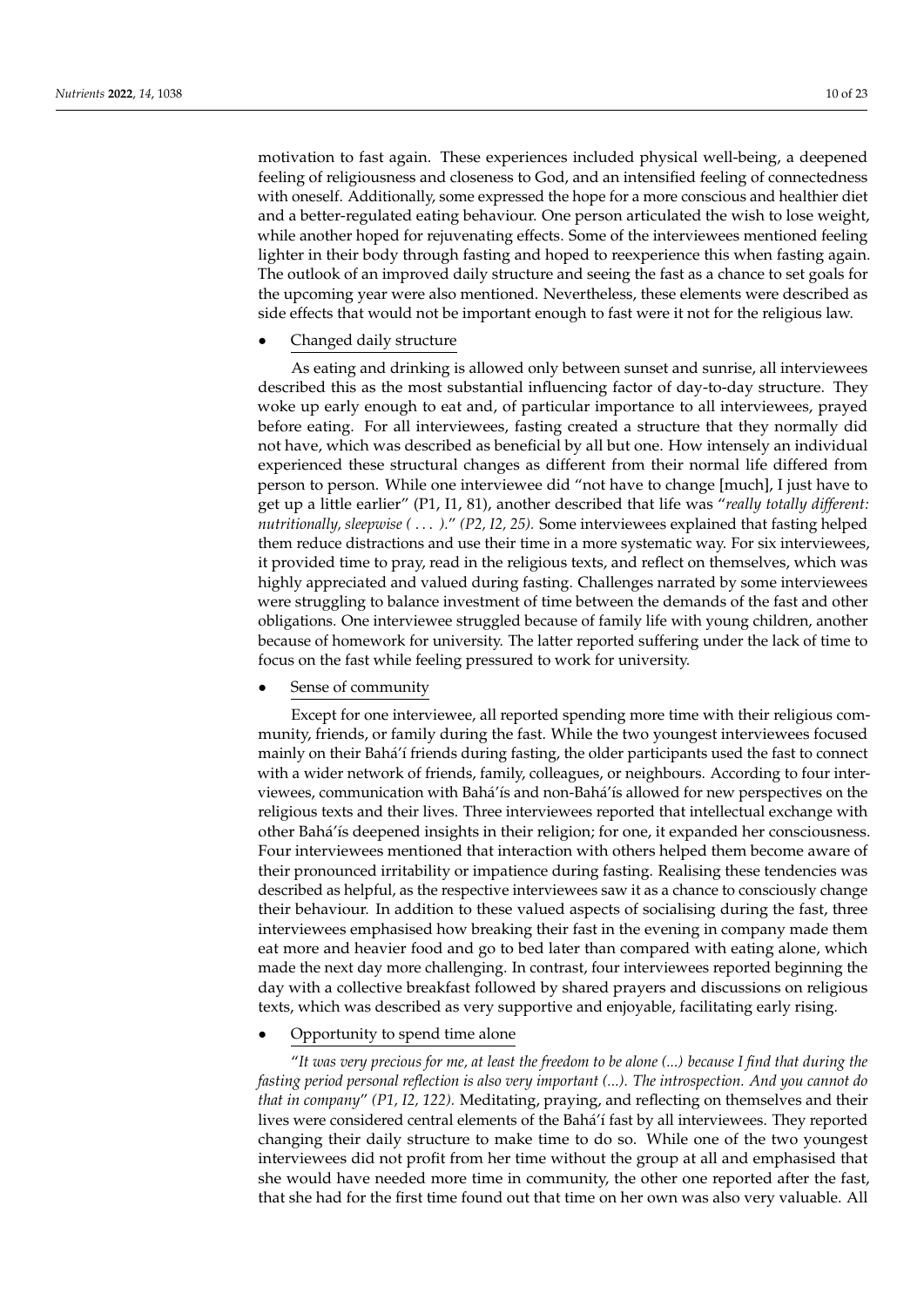other interviewees emphasised the importance of having time alone for self-reflection and prayers. One interviewee stated that he appreciated time in community but believes that "*the way to the search for God needs to happen in solitude*" *(P2, I2, 98).*

# *(C). Impacts of Fasting*

Interviewees reported that fasting changed their individual behaviour. They described bodily changes, increased well-being and mindfulness, the experience of discipline and freedom, as well as changes in daily habits. Table [4](#page-10-0) illustrates these findings.

| Category                                          | Code                           | Included in Code                                 | Mentioned by<br>Interviewee |  |
|---------------------------------------------------|--------------------------------|--------------------------------------------------|-----------------------------|--|
| encing physical<br>sequences of<br>ioural changes | To get to know myself better   | Impact of actions and experiences<br>on oneself. | P3, P1, P7, P4, P6,         |  |
|                                                   | To experience what is good for | $\sigma$ , and $\sigma$                          | D2. D1. D7. D4. D7. F       |  |

<span id="page-10-0"></span>

| Table 4. Impacts of fasting. |
|------------------------------|
|------------------------------|

| $\epsilon$ <sub>4</sub> $\epsilon$ <sub>5</sub> $\epsilon$ <sub>1</sub> | couc                                               |                                                                                                                                                                                  | Interviewee                                                                                                                                                                   |
|-------------------------------------------------------------------------|----------------------------------------------------|----------------------------------------------------------------------------------------------------------------------------------------------------------------------------------|-------------------------------------------------------------------------------------------------------------------------------------------------------------------------------|
| Experiencing physical<br>consequences of<br>behavioural changes         | To get to know myself better                       | Impact of actions and experiences<br>on oneself.                                                                                                                                 | P3, P1, P7, P4, P6, P5                                                                                                                                                        |
|                                                                         | To experience what is good for<br>my body          | Concrete actions that impact the body.                                                                                                                                           | P3, P1, P7, P4, P6, P5, P2                                                                                                                                                    |
| Improved well-being                                                     | To influence well-being                            | Descriptions of joy, peace, mental and<br>inner strengthening, pleasure, less<br>concerns, feeling better, more balanced,<br>contentment.                                        | P3, P1, P7, P4, P6, P5                                                                                                                                                        |
|                                                                         | Doing good to myself                               | Descriptions of concrete acts, where<br>interviewees want to do something good<br>to themselves, fasting as anti-depressive,<br>fasting as treat.                                | P3, P1, P7, P4, P6, P5, P2                                                                                                                                                    |
|                                                                         | To value fasting as positive                       | Positive descriptions of the value of<br>fasting, gratitude for the ability to fast,<br>fasting as inspiration.                                                                  | P <sub>1</sub> , P <sub>7</sub> , P <sub>5</sub> , P <sub>2</sub>                                                                                                             |
|                                                                         | Energy                                             | Higher levels of energy during the fast.                                                                                                                                         | P <sub>1</sub> , P <sub>7</sub> , P <sub>6</sub>                                                                                                                              |
|                                                                         |                                                    | Feeling of physical lightness, lightness as                                                                                                                                      | P <sub>1</sub> , P <sub>7</sub> , P <sub>4</sub> , P <sub>6</sub>                                                                                                             |
|                                                                         | Lightness                                          | a new sense of vitality during fasting.                                                                                                                                          |                                                                                                                                                                               |
|                                                                         | Cleanse<br>Feeling of integration into             | Feeling of physical and mental cleanse.                                                                                                                                          | P3, P1                                                                                                                                                                        |
| Mindfulness                                                             | the world                                          | A feeling of order, classified as a feeling<br>of being part of the world, recalibration.                                                                                        | P <sub>4</sub> , P <sub>7</sub>                                                                                                                                               |
|                                                                         | Mindfulness                                        | Letting go, not reacting, distancing<br>oneself, seeing clearly, reported<br>mindfulness, meditative actions, special<br>sensations (feeling grounded, feeling of<br>lightness). | P <sub>1</sub> , P <sub>4</sub> , P <sub>6</sub> , P <sub>5</sub>                                                                                                             |
|                                                                         | Higher awareness                                   | Awareness, consciously doing something,<br>feeling more conscious.                                                                                                               | P3, P1, P4                                                                                                                                                                    |
|                                                                         | Focus changes                                      | Focus and concentration on myself, focus<br>on the central in life.                                                                                                              | P <sub>1</sub> , P <sub>7</sub> , P <sub>4</sub> , P <sub>6</sub> , P <sub>5</sub>                                                                                            |
|                                                                         | Being more sensitive and<br>empathetic             | Being more sensitive, empathetic,<br>forgiving, friendly, loving, open to others.                                                                                                | P3, P1, P7, P4, P6, P5                                                                                                                                                        |
|                                                                         | Reflecting over myself and life                    | Reflections about life, small things,<br>feelings, self-reflection.                                                                                                              | P3, P1, P5                                                                                                                                                                    |
|                                                                         | Overcoming the mundane                             | Body submits to mind, decisions free of<br>physical needs, of constraints of nature,<br>of the mundane, a state of dreaming<br>while awake.                                      | P3, P7, P5, P2                                                                                                                                                                |
|                                                                         | Connectedness                                      | Connectedness with God, with others,<br>with oneself, with nature.                                                                                                               | P3, P1, P7, P4, P6, P5                                                                                                                                                        |
| Discipline and freedom                                                  | Freedom<br>Challenges<br>Discipline<br>Development | Feeling free, gaining freedom.<br>Challenges experienced during fasting.<br>Discipline.<br>Development.                                                                          | P7, P4, P5<br>P3, P1, P7, P4, P6, P5, P2<br>P3, P1, P7, P4, P6, P5, P2<br>P <sub>3</sub> , P <sub>1</sub> , P <sub>4</sub> , P <sub>6</sub> , P <sub>5</sub> , P <sub>2</sub> |
| Changes in individual<br>behaviour                                      | Assistive preparations<br>for fasting              | Description of concrete preparations for<br>the fasting period, acts, and mental<br>preparations.                                                                                | P <sub>3</sub> , P <sub>1</sub> , P <sub>7</sub> , P <sub>4</sub> , P <sub>6</sub> , P <sub>5</sub> , P <sub>2</sub>                                                          |
|                                                                         | To create new habits                               | Descriptions of habits that are special<br>during fasting and habits, which last after<br>the fast.                                                                              | P3, P1, P7, P4, P6, P5, P2                                                                                                                                                    |
|                                                                         | To eat mindfully                                   | To take time for eating, to eat and drink<br>with more awareness, to be aware of the<br>act of eating.                                                                           | P3, P1, P7, P4, P6, P5, P2                                                                                                                                                    |

Each code comes with an explanation under which premises it was used.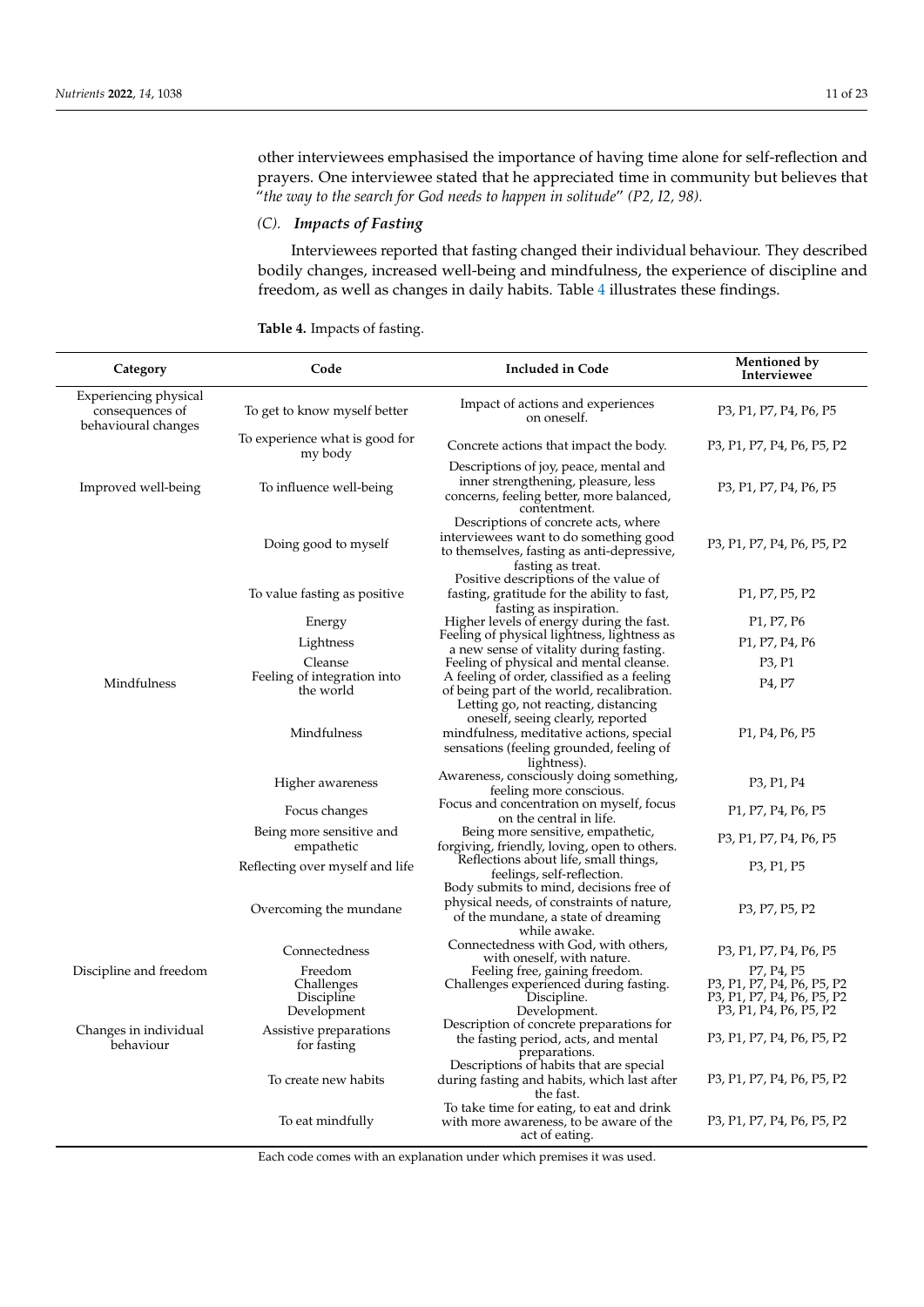#### Experiencing physical consequences of behavioural changes during fasting

The limited amount of time allowed for food and fluid intake during fasting was said to lead to a shift of attention to normally mundane, incidental tasks. All interviewees discovered effects of their behavioural changes on their bodies and their well-being. "*I think it really is this experience! This bodily experience of consciously restricting something during the day and feeling what it does within the body, and that it is actually good*" *(P1, I2, 132)*. Many interviewees enjoyed the feeling of an empty gut and physical lightness. Except for one interviewee, all reported drinking more than usual to avoid thirst during the daily fasting interval. Three interviewees emphasised how important it was that they went to bed early. During the fast, they discovered how lack of sleep had an intense negative impact on their physical condition. One interviewee linked the feeling of an empty, quiet stomach directly to feeling more energetic. Becoming aware of how their body felt while fasting heightened the perception of bodily changes. Interviewees reported employing different strategies to conserve their energy, e.g., moving more consciously and slower; being careful to avoid dizziness; working less or stopping earlier; and not talking much to avoid becoming thirsty.

# - Improved well-being

All fasters reported being happy about fasting itself. Even though it was described as burdensome by one interviewee, still, he was glad that he had to focus on himself and his body and valued this experience. Fasting was perceived as a physical and spiritual cleansing by two interviewees. During the fast, three interviewees described feeling light and relaxed, which was caused by their focus on their religion, their increased introspection, and the physical sensation of an empty stomach. By not overeating, eating qualitatively good food, drinking more fluids than usual before and after breaking the fast, and sleeping enough, all but one reported feeling physically comfortable. One interviewee explained that only the fast reminded him of his body, which he stated not treating well enough in general. Although he reported suffering from lack of sleep, hunger, and tiredness during fasting, he perceived it as positive experience: "*It's cool to fast, take a break, to tell the body: 'now you'll do something else (...)' That's good (...), you get out of your normal routine, your normal lifestyle, to step aside. And sometimes it hurts. But because it pushes you, gives you another pulse. That's refreshing. That's beneficial*" *(P2, I2, 130)*. Early mornings, before sunrise in particular, were often mentioned as a very special and comforting time of the day. Three interviewees underscored feeling more energetic than usual after managing the first days of fasting. Although all interviewees reported being happy about fasting, three were unsatisfied with their external life circumstances during fasting but stated they were pleased to fast because they were following the word of God.

# **Mindfulness**

Interviewees reported very different experiences of increased awareness of their body, their surroundings, and others. Three interviewees described benefits in the form of greater consciousness and awareness. By not eating, some interviewees mentioned they experienced freedom from physical, mundane needs: "*The whole body is subordinated to the spirit*" *(P7, I2, 61)*. One interviewee stressed this freedom as an important outcome of fasting. Others emphasised a more transcendent experience in the sense of a higher sensitivity towards nature and entering a dream state of mind while awake. Four interviewees described learning to let go of more than only hunger and thirst. "*This moment of letting go. That you notice how many things feel easier because of it. I think that also influences daily life, starting the day more relaxed.*" *(P1, I2, 74)*. Accordingly, five interviewees described fasting as "*a time where you become aware of what is central in life or where focus shifts on yourself.*" *(P3, I1, 43–44).* Two interviewees spoke extensively about finding one's place in the world, a feeling described as being part of the larger order of the world, and saw fasting as a "*recalibration of life*" *(P7, I1, 48).* Three interviewees reported a heightened awareness of their feelings and emotions, which helped them either to react more consciously, to not react but observe and reflect, or to feel more relaxed in stressful situations. All but one interviewee reported experiencing self-sufficiency and an increasing sense of empathy, becoming kinder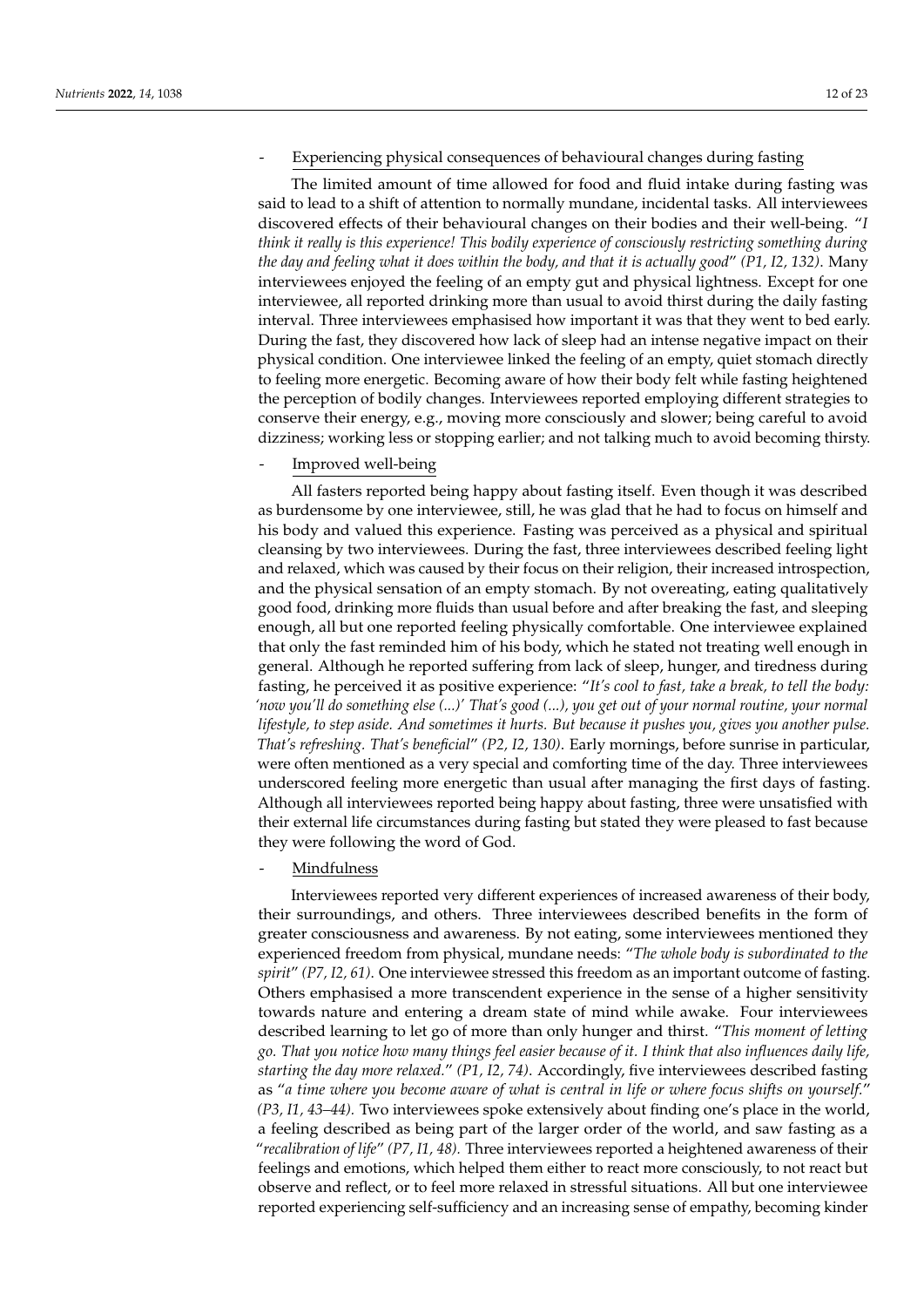and more affectionate. Additionally, one interviewee mentioned a renewed sense of inner balance: "*I had this feeling of becoming one with myself again.*" *(P1, I1, 56).*

Discipline and freedom

Challenges were reported by all interviewees, especially during the first days of fasting, starting by missing the meal at lunchtime. Four interviewees felt tired and one felt cold. Although the Bahá'í fast is a dry fast, thirst was seen as a challenge only by two interviewees, one of whom reported having a dry mouth when speaking too much. However, five interviewees mentioned irritability due to hunger and reported strategies they developed to face this challenge, for example "*just go to bed and wait for hunger to pass, sometimes*" *(P5, I1, 80)*. The sense of hunger was reported by three interviewees to decrease after the first few days. Experiencing the ability to apply the required discipline to manage these challenges was reported by all interviewees to be a decisive factor for persevering during difficult times of fasting. Feeling good while fasting strengthened resolve: "*If I can simply say* '*No, I can decide now'. Even if my body wants something else, then I am free.*" *(P5, I1, 33)*. This effect was reported by three interviewees as one of the longest lasting, most crucial consequences of fasting with the largest influence on their general life, as they learned to decide more freely.

#### - Changes in daily habits

During the fasting period, interviewees described measures they took to prepare for the fast, giving structure to their daily activities. Every interviewee had an individual way of preparation: two described a reduction in the amount of food intake one week before, another hid all her sweets, someone else planned his food shopping to avoid having to do a lot of it during the fast. One pre-cooked all meals for the whole fasting period, one planned which of the religious texts he would read during fasting. Two interviewees prepared mentally by increasing reflection on the upcoming fasting period. One interviewee reported having downloaded a prayer app on his smartphone to facilitate reading religious texts in the early mornings. Interviewees described starting preparations as early as January and as late as a few days before fasting. Just before the fast, there are a few days of Bahá'í festivities, which were valued as an important preparation by some interviewees. Interviewees reported changing different aspects of their eating behaviour during fasting. Every interviewee reported drinking more during fasting than before, and one person reported still drinking more even after the fasting period. All interviewees ate less. Some gave up sweets, chips, and other snacks during fasting and tried to make it last after the fasting period. One interviewee, who normally ate a lot of meat, increased the number of vegetables during fasting, another one focused on including more fruit in his diet. All but one interviewee reported enjoying food itself more, eating more slowly and consciously, and aimed to continue this after fasting. Only one interviewee described the change in his eating habits as difficult and not enjoyable.

Four of the interviewees wished to integrate their new eating habits into their daily life after the fast, including the amount of food intake and, for one interviewee, regular eating times. The aim to change behaviour long-lastingly was reported to be an annual response to fasting: "*Nineteen days is not long, but it seems to be long enough to establish new habits*" *(P7, I1, 173)*. Lasting effects varied individually, and most stated they did not expect being able to keep up all positive changes. Shortly after fasting, most interviewees still felt impacts of fasting on their behaviour. Changes in daily structure also allowed for more religious practices, which all wished to keep in their everyday lives. "*Before fasting everything was very normal in daily life, daily routine patterns (* . . . *) During fasting, about different elements of life, somehow more reflected and deliberate. (* . . . *) And afterwards is when you try to keep it, or some elements of it or so. I am still trying to tweak some small parts, I would say*." *(P3, I3, 21)*.

#### *(II). Focus groups*

*Focus group B* discussed fasting predominantly as a way of healing that is different from non-religious fasting because it includes not only physical but also spiritual aspects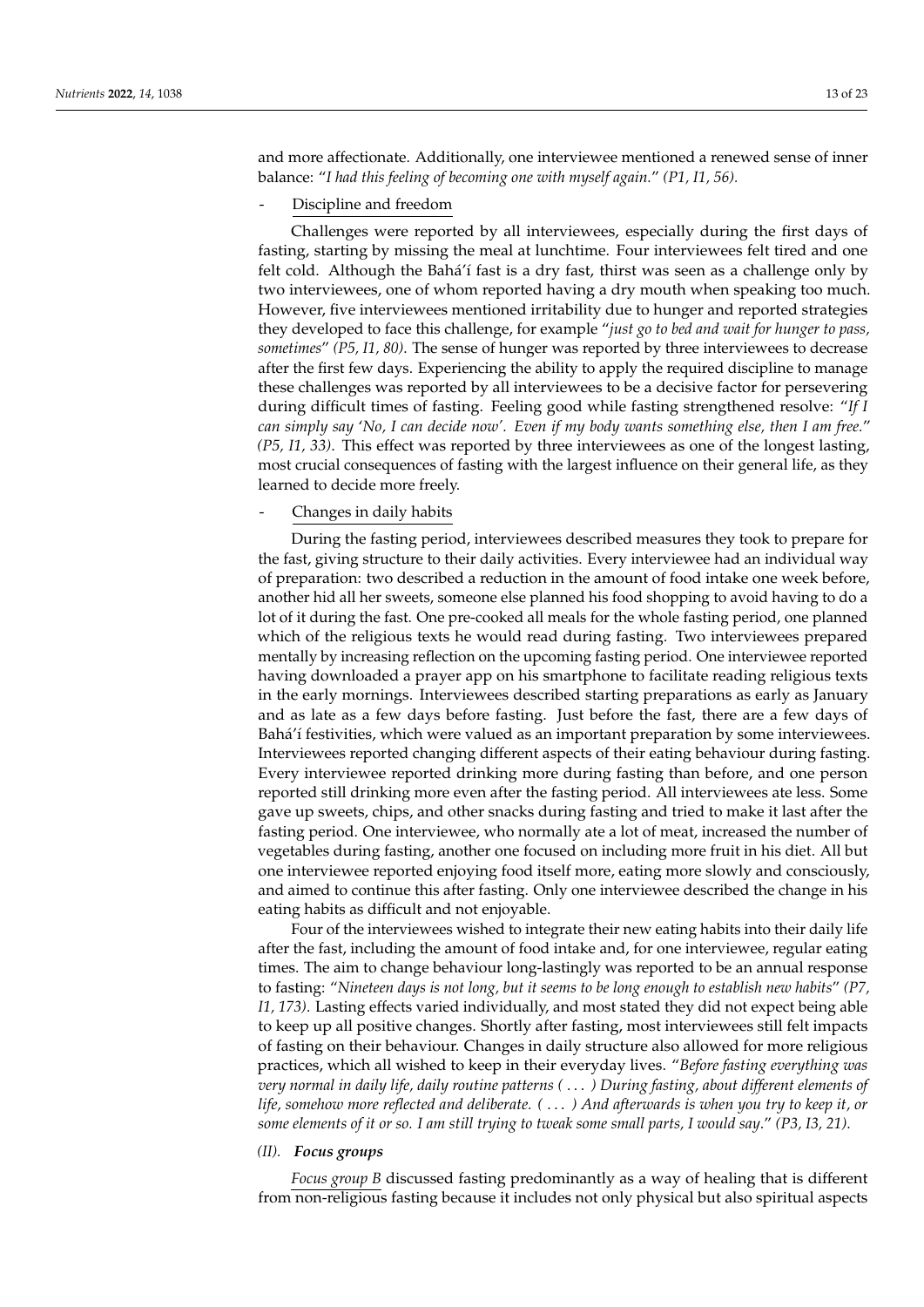such as love and connection to God as an act of cleansing of the "outer" and "inner body". Regarding changes experienced during fasting, focus group B talked extensively about drinking and eating habits. The main discussion points in this regard were not feeling a strong sense of thirst or hunger during the fast and enjoying eating less. They also discussed how changes in their eating habits continued beyond the fasting time.

*Focus group A* focused more on changes of their daily structure, describing fasting as an exercise of detachment and emphasising the importance of having time alone for reading in the holy scriptures, praying, and meditating. Mainly driven by one interviewee, focus group B discussed more about religious aspects of fasting than focus group A.

Both groups touched upon all main categories that were developed from the individual interviews. They talked about the importance of social support during the fast. The role of the family was emphasised, whose members may not be Bahá'ís but support the person fasting, in addition to the religious community. Experiencing discipline, challenges, and chances for personal growth were mentioned in both groups, such as increased well-being through fasting and the strengthened connection to God. Both groups discussed aspects of mindfulness enhanced by fasting, such as awareness and reflection of themselves and others, being more empathetic, and being able to let go of emotions: "*In the end it's all a practice in letting go.*" *(Focus group A, 40)*. "*Through sacrifice of fundamentally different things in life, I gain greater consciousness.*" *(Focus group B, 6)*.

#### *3.2. Quantitative Findings*

The positive effect on mindfulness was the most pronounced and sustained effect  $(p < 0.001)$ . Quality of life improved during fasting (WHO5:  $p < 0.01$ ), as did stress and anxiety symptoms (CSS-10: *p* < 0.01; HADS anxiety: *p* < 0.001). Measures of fatigue decreased during the fasting period (POMS Fatigue: *p* < 0.01; POMS Dejection: *p* < 0.01). No significant effects were identified for SDHS, HADS depression, self-efficacy, vigour (POMS vigour), and displeasure (POMS Hostility). For more details, please refer to Tables [5](#page-13-0) and [6](#page-14-0) and the graphical illustration of the main statistical results in Figure [3.](#page-15-0)

|                        | <b>Friedman Test</b> |          | $V0-V1$ |          | $V0-V2$ |          | $V0-V3$ |          | $V0-V4$ |        |
|------------------------|----------------------|----------|---------|----------|---------|----------|---------|----------|---------|--------|
| Ouestionnaire          | F                    | p        | W       | p        | W       | p        | W       | p        | W       | p      |
| <b>ASKU</b>            | 0.0091               | 0.2569   | 1976.5  | 0.6452   | 1479.0  | 0.0101   | 1767.5  | 0.1473   | 2157.0  | 0.4289 |
| <b>CSS</b>             | 0.0305               | 0.0014   | 3227.5  | 0.0058   | 2482.5  | < 0.0001 | 3812.0  | 0.066    | 4157.5  | 0.5039 |
| <b>HADS</b> Anxiety    | 0.0873               | < 0.0001 | 1456.5  | < 0.0001 | 1096.5  | < 0.0001 | 2451.5  | 0.003    | 2793.0  | 0.0537 |
| <b>HADS</b> Depression | 0.0104               | 0.195    | 2656.0  | 0.4687   | 1877.5  | 0.0055   | 3180.0  | 0.3745   | 2625.0  | 0.8626 |
| <b>MAAS</b>            | 0.0951               | < 0.0001 | 2862.5  | < 0.0001 | 1927.0  | < 0.0001 | 3065.0  | 0.0002   | 3297.0  | 0.0015 |
| <b>POMS Hostility</b>  | 0.0288               | 0.0021   | 2287.0  | 0.1504   | 2293.0  | 0.087    | 2116.5  | 0.0232   | 3487.5  | 0.9517 |
| POMS Fatigue           | 0.047                | < 0.0001 | 3818.0  | 0.0278   | 3727.0  | 0.0432   | 2604.0  | < 0.0001 | 3593.5  | 0.015  |
| POMS Dejection         | 0.0415               | < 0.0001 | 2378.0  | 0.0076   | 1964.5  | 0.0002   | 2236.5  | 0.0006   | 3440.0  | 0.4263 |
| POMS Vigour            | 0.004                | 0.6783   | 4743.5  | 0.5903   | 4692.0  | 0.7167   | 4294.5  | 0.2873   | 4438.5  | 0.7401 |
| <b>SDHS</b>            | 0.0098               | 0.2211   | 2774.0  | 0.1538   | 1855.5  | 0.003    | 2675.0  | 0.0473   | 3087.0  | 0.2549 |
| Who <sub>5</sub>       | 0.035                | 0.0004   | 3384.5  | 0.0081   | 3400.0  | 0.1099   | 2286.0  | < 0.0001 | 3339.5  | 0.0328 |

<span id="page-13-0"></span>**Table 5.** Questionnaire results.

Results of the Friedman test across all 5 visits (F and *p*-values) and results of the fourWilcoxon tests applied between V0 and V1, V2, V3, and V4, respectively, as post-hoc tests (W and *p*-values). F = F-test of overall significance,  $p = p$ -value,  $W = W$ -value of Wilcoxon test statistic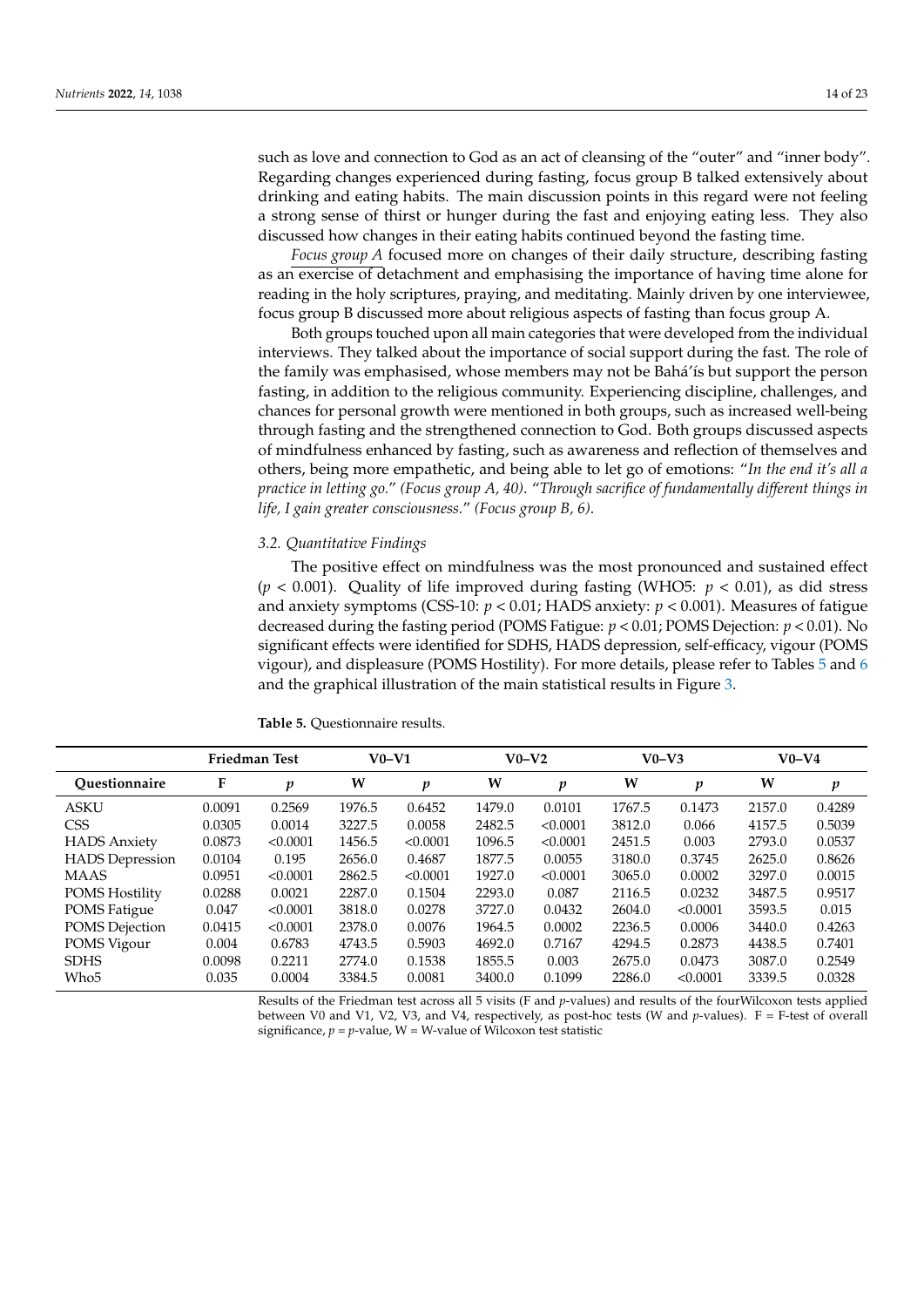| Questionnaire          | <b>Visit</b>    | M            | <b>SD</b>    | Med          | Min                  | Q25%         | Q75%         | Max          |
|------------------------|-----------------|--------------|--------------|--------------|----------------------|--------------|--------------|--------------|
| <b>ASKU</b>            | <b>VO</b>       | 4.02         | 0.67         | 4.00         | 1.00                 | 3.67         | 4.33         | 5.00         |
|                        | $\rm V1$        | 4.03         | 0.72         | 4.00         | 2.00                 | 3.67         | 4.67         | 5.00         |
|                        | V <sub>2</sub>  | 4.13         | 0.68         | 4.00         | 1.00                 | 3.67         | 4.67         | 5.00         |
|                        | V3              | 4.08         | 0.66         | 4.00         | $1.00\,$             | 4.00         | 4.33         | 5.00         |
|                        | V <sub>4</sub>  | 4.04         | $0.67\,$     | 4.00         | 1.67                 | 3.67         | 4.67         | 5.00         |
| CSS                    | VO              | 2.32         | 0.62         | 2.20         | 1.10                 | 1.80         | 2.70         | $4.00\,$     |
|                        | $\rm V1$        | 2.20         | 0.61         | 2.10         | 1.20                 | 1.80         | 2.50         | 4.20         |
|                        | V <sub>2</sub>  | 2.14         | 0.63         | 2.00         | 1.10                 | 1.70         | 2.50         | 4.10         |
|                        | V3              | 2.24         | 0.63         | 2.10         | 1.20                 | 1.80         | 2.60         | 4.40         |
|                        | V <sub>4</sub>  | 2.27         | 0.63         | 2.20         | $1.10\,$             | 1.80         | 2.60         | 4.10         |
| <b>HADS</b> Anxiety    | VO              | 1.80         | 0.46         | 1.71         | 1.00                 | 1.43         | 2.00         | 3.43         |
|                        | V1              | 1.63         | 0.44         | 1.57         | 1.00                 | 1.29         | 1.86         | 3.57         |
|                        | V <sub>2</sub>  | 1.59         | 0.40         | 1.57         | 1.00                 | 1.29         | 1.71         | 2.71         |
|                        | V3              | 1.72         | 0.52         | 1.64         | 1.00                 | 1.29         | 2.00         | 3.71         |
|                        | V <sub>4</sub>  | 1.74         | 0.47         | 1.71         | 1.00                 | 1.43         | 2.00         | 3.29         |
| <b>HADS</b> Depression | <b>VO</b>       | 1.53         | 0.41         | 1.43         | $1.00\,$             | 1.18         | 1.71         | 3.29         |
|                        | V1              | 1.50         | 0.37         | 1.43         | $1.00\,$             | 1.18         | 1.71         | 2.86         |
|                        | V <sub>2</sub>  | 1.47         | 0.37         | 1.43         | $1.00\,$             | 1.14         | 1.71         | 2.57         |
|                        | V3              | 1.48         | 0.39         | 1.43         | $1.00\,$             | 1.14         | 1.71         | 2.57         |
|                        | V <sub>4</sub>  | 1.51         | 0.39         | 1.43         | 1.00                 | 1.14         | 1.71         | 3.00         |
| <b>MAAS</b>            | VO              | 4.23         | 0.66         | 4.20         | 2.40                 | 3.82         | 4.67         | 5.47         |
|                        | V1              | 4.42         | 0.67         | 4.47         | 1.47                 | 4.07         | 4.87         | 6.00         |
|                        | V <sub>2</sub>  | 4.57         | 0.68         | 4.60         | 1.87                 | 4.20         | 5.05         | 5.93         |
|                        | V3              | 4.42         | 0.75         | 4.47         | 1.87                 | 4.00         | 4.93         | 6.00         |
|                        | V <sub>4</sub>  | 4.39         | 0.73         | 4.40         | 2.07                 | 4.00         | 4.87         | 6.00         |
| POMS Hostility         | <b>VO</b><br>V1 | 1.45<br>1.39 | 0.52         | 1.29         | 1.00                 | 1.00<br>1.00 | 1.71         | 3.29         |
|                        | V <sub>2</sub>  | 1.37         | 0.56<br>0.55 | 1.14<br>1.14 | $1.00\,$<br>$1.00\,$ | 1.00         | 1.57<br>1.57 | 4.14<br>4.29 |
|                        | V3              | 1.38         | 0.66         | 1.00         | 1.00                 | 1.00         | 1.43         | 5.43         |
|                        | V <sub>4</sub>  | 1.45         | 0.59         | 1.29         | 1.00                 | 1.00         | 1.71         | 3.86         |
| <b>POMS</b> Fatigue    | <b>VO</b>       | 2.53         | 0.91         | 2.43         | $1.00\,$             | 1.86         | 3.14         | 5.00         |
|                        | V1              | 2.38         | 0.88         | 2.36         | 1.00                 | 1.71         | 2.86         | 5.00         |
|                        | V <sub>2</sub>  | 2.36         | 0.92         | 2.14         | $1.00\,$             | 1.71         | 2.86         | 5.43         |
|                        | V3              | 2.17         | 0.92         | 2.00         | $1.00\,$             | 1.32         | 2.86         | 5.29         |
|                        | V <sub>4</sub>  | 2.32         | 0.96         | 2.00         | 1.14                 | 1.57         | 2.86         | 5.43         |
| POMS Dejection         | <b>VO</b>       | 1.59         | 0.73         | 1.31         | 1.00                 | 1.08         | 1.85         | 4.92         |
|                        | V1              | 1.48         | 0.66         | 1.23         | 1.00                 | 1.08         | 1.77         | 5.38         |
|                        | V <sub>2</sub>  | 1.41         | 0.55         | 1.23         | 1.00                 | 1.00         | 1.67         | 4.00         |
|                        | V <sub>3</sub>  | 1.42         | 0.57         | 1.15         | 1.00                 | 1.00         | 1.62         | 3.38         |
|                        | ${\rm V}4$      | 1.54         | 0.65         | $1.23\,$     | $1.00\,$             | $1.00\,$     | 1.85         | 4.62         |
| POMS Vigour            | <b>VO</b>       | 3.31         | 0.91         | 3.29         | 1.57                 | 2.57         | 3.86         | 6.00         |
|                        | $\rm V1$        | 3.28         | 0.93         | 3.14         | 1.29                 | 2.57         | 4.00         | 5.86         |
|                        | V <sub>2</sub>  | 3.35         | 0.98         | 3.14         | 1.57                 | 2.71         | 4.00         | 6.00         |
|                        | V <sub>3</sub>  | 3.40         | 0.97         | 3.29         | 1.14                 | 2.71         | 4.11         | 5.57         |
|                        | V <sub>4</sub>  | 3.35         | 0.98         | 3.29         | $1.00\,$             | 2.57         | 4.00         | 5.57         |
| <b>SDHS</b>            | <b>VO</b>       | 2.34         | $0.50\,$     | 2.50         | 0.50                 | 2.00         | 2.67         | 3.00         |
|                        | $\rm V1$        | 2.39         | $0.50\,$     | 2.50         | $1.00\,$             | 2.17         | 2.83         | 3.00         |
|                        | V <sub>2</sub>  | 2.44         | 0.48         | 2.50         | $0.50\,$             | 2.17         | 2.83         | 3.00         |
|                        | V <sub>3</sub>  | 2.43         | 0.47         | 2.50         | 1.00                 | 2.04         | 2.83         | 3.00         |
|                        | V <sub>4</sub>  | 2.40         | 0.53         | 2.50         | $0.67\,$             | 2.00         | 2.83         | 3.00         |
| Who <sub>5</sub>       | <b>VO</b>       | 2.98         | $0.84\,$     | 3.10         | 0.60                 | 2.40         | 3.60         | 4.80         |
|                        | V1              | 3.20         | 0.76         | 3.20         | 1.00                 | 2.80         | 3.75         | 5.00         |
|                        | V <sub>2</sub>  | 3.09         | 0.85         | 3.20         | 0.40                 | 2.60         | 3.60         | 5.00         |
|                        | V3              | 3.29         | $0.81\,$     | 3.60         | $1.00\,$             | 2.80         | 3.80         | 5.00         |
|                        | V <sub>4</sub>  | 3.18         | 0.83         | 3.40         | 1.00                 | 2.60         | 3.80         | 4.80         |

<span id="page-14-0"></span>**Table 6.** Questionnaire results.

Descriptive statistics with mean (M), standard deviation (SD), median (Med), minimum (Min), maximum (Max) and 25 and 75 percent quantile (Q25%, Q75%) for each questionnaire and each visit.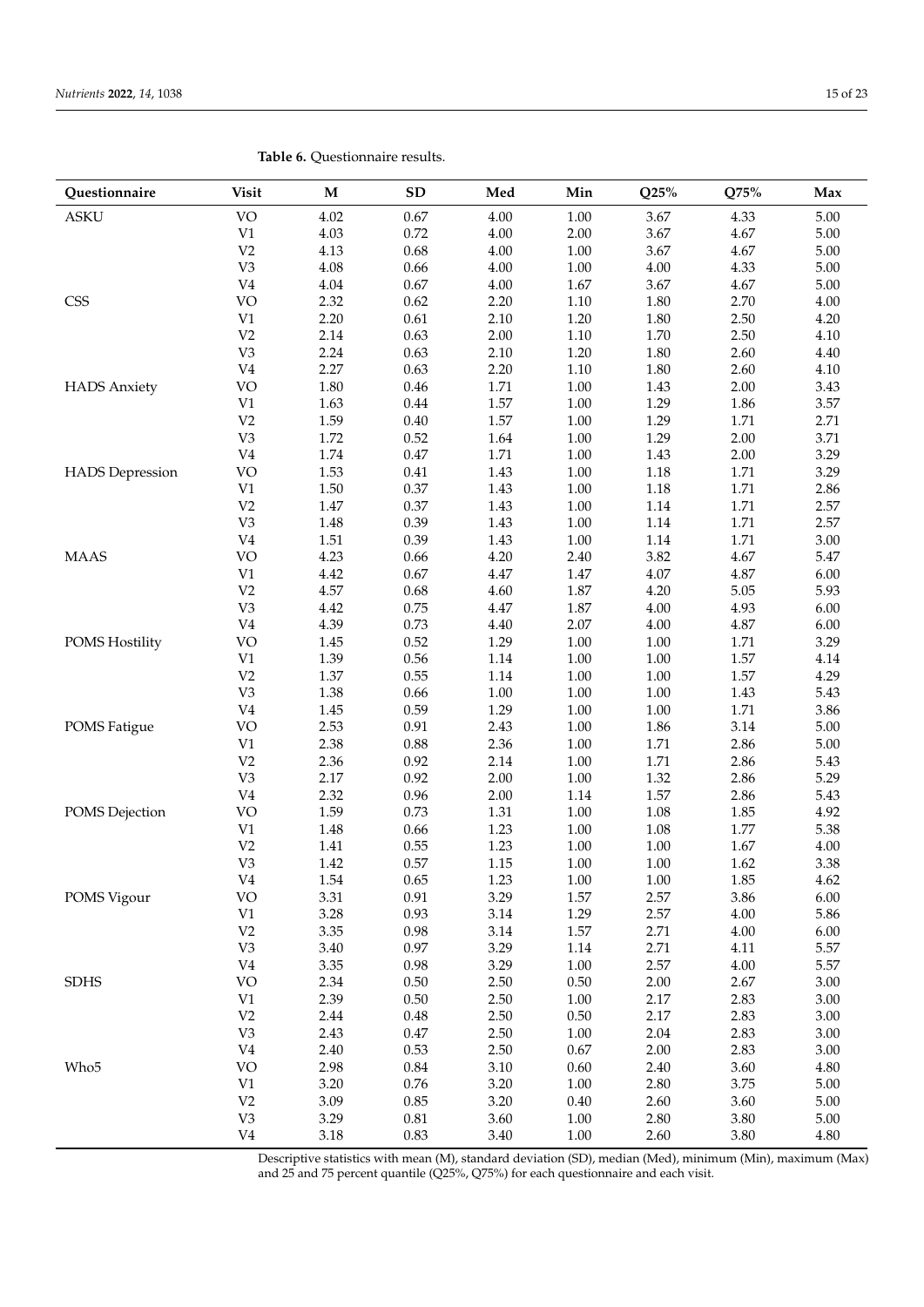<span id="page-15-0"></span>



### *3.3. Integration of Results*

Summarising the results, interviews and questionnaires found increases in mindfulness and well-being (in the questionnaires MAAS and WHO-5 for the interviews codes "mindfulness" and "well-being").

Stress and anxiety showed a reduction in the questionnaires CSS and HADS anxiety, while in the interviews, the codes "trust in God", "specific social environment", and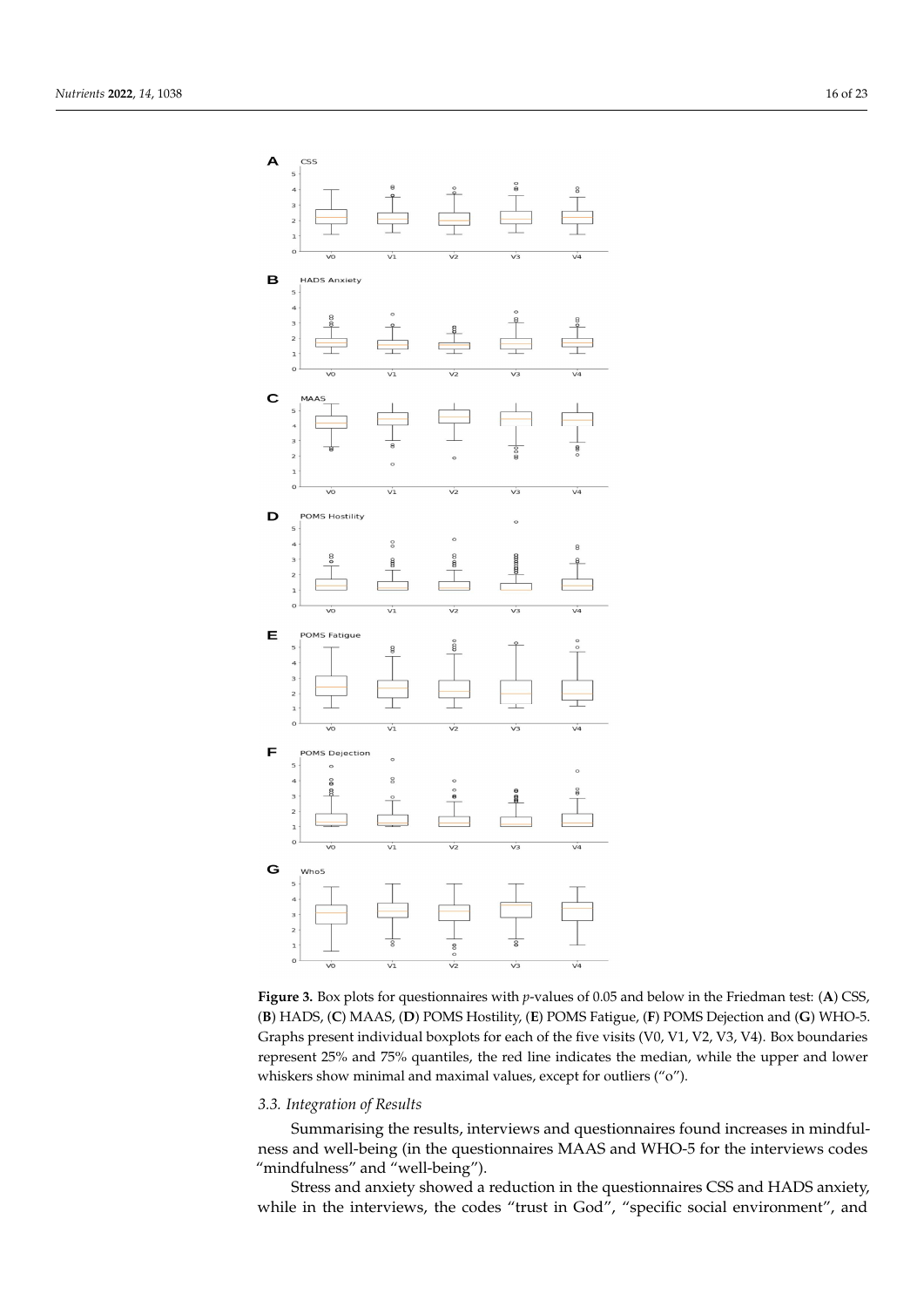"opportunity to spend time alone" show different aspects of attitudes and behaviour, which could be interpreted to be conducive to this reduction.

The ASKU questionnaire measuring self-efficacy showed high scores in our survey sample already at baseline and did not show significant changes during fasting. On the contrary, in the interviews, the topic of a rise in self-awareness and self-efficacy was mentioned under the codes "motivation" and "discipline and freedom".

While in the interviews, certain "changes in daily structure" are reported, which could result in a rise in fatigue, the questionnaires showed a decrease in fatigue during fasting (POMS fatigue).

# **4. Discussion**

To our knowledge, this is the first mixed methods approach to Bahá'í fasting, exploring a wide variety of effects on the physical, emotional, and mental state of followers. The changes in daily routines and the experience of fasting in general appears to cause an increase in mindfulness and well-being, along with having a mild anxiolytic and stressreducing effect. The findings on self-efficacy, on the other hand, seem to vary between qualitative and quantitative findings.

Achieving higher levels of mindfulness through a dietary intervention such as fasting has not been previously described in the literature, to our knowledge. Mindfulness, embedded in meditation, was described by Kabat-Zinn as moment-by-moment awareness [\[55\]](#page-21-11), while mindfulness as a mindset was described by Langer and Moldoveanu as a "process ( . . . ), which produces a greater sensitivity to one's environment" [\[56\]](#page-21-12). We observed both of these characteristics of mindfulness in Bahá'í fasting. Fasting seems to potentially influence the fasters' ability to recognise some somatic and psychological changes within themselves that enables a better connection to the outside world. Their ability to reflect, to let go, and accept the present moment rather than reacting to it is typical for mindfulness practices [\[55\]](#page-21-11). Interestingly, mindfulness appears to be increased without any obvious mindfulness intervention yet seems to have been encouraged through a focus on religion and religious practice. Aside from this, neurobiological effects could be responsible for some of these effects. Food restriction has been found to potentially increase sensitivity to and levels of serotonin [\[57–](#page-21-13)[59\]](#page-21-14), which has the potential to provoke transcendental experiences [\[58\]](#page-21-15). Choosing a mindful approach in stressful situations has also been shown to operate as a coping mechanism that enhances resilience and reduces stress [\[60–](#page-21-16)[62\]](#page-21-17).

The stress-reducing effects of mindfulness, in addition to the anti-depressive and anxiolytic effects [\[55\]](#page-21-11), could partly explain our findings of increased well-being and reduced stress levels through fasting. The increased religiosity reported along with changes in health-related behaviour may have contributed to this effect. Well-being describes the cognitive and affective appraisal of one's life. It has many aspects, covering physical, mental, emotional, social, and spiritual parts [\[63–](#page-21-18)[65\]](#page-21-19). We found BF to target all these aspects. Participants reported feeling well physically with their changed daily habits during fasting, while the aspect of mindfulness touched on the mental level of well-being. They also mentioned various moments when they experienced social support or personal interactions during fasting that aided them mentally by knowing they were not fasting alone, thereby helping them to overcome challenges. One reason for Bahá'í fasting listed was that it brings about positive change in society through personal change towards a better version of oneself. Finding value in, and feeling valued by, society can promote an overall increase in social well-being [\[66\]](#page-21-20). Simply the belief that people will provide support with the needed resources by itself may lower the stress response [\[67\]](#page-21-21). A spiritual element of well-being was seen in our findings through the description of the personal, meaningful, and fulfilling relationship the participants had with God that was reinforced through the act of fasting [\[68\]](#page-21-22). Our findings are in line with findings on Ramadan fasting, as reported in a recent systematic review and meta-analysis on the subject that was found to have a positive influence on stress, anxiety, and depression [\[11\]](#page-19-8). The authors suggest lifestyle factors such as sleep deprivation as possible reasons for these effects [\[11\]](#page-19-8). Our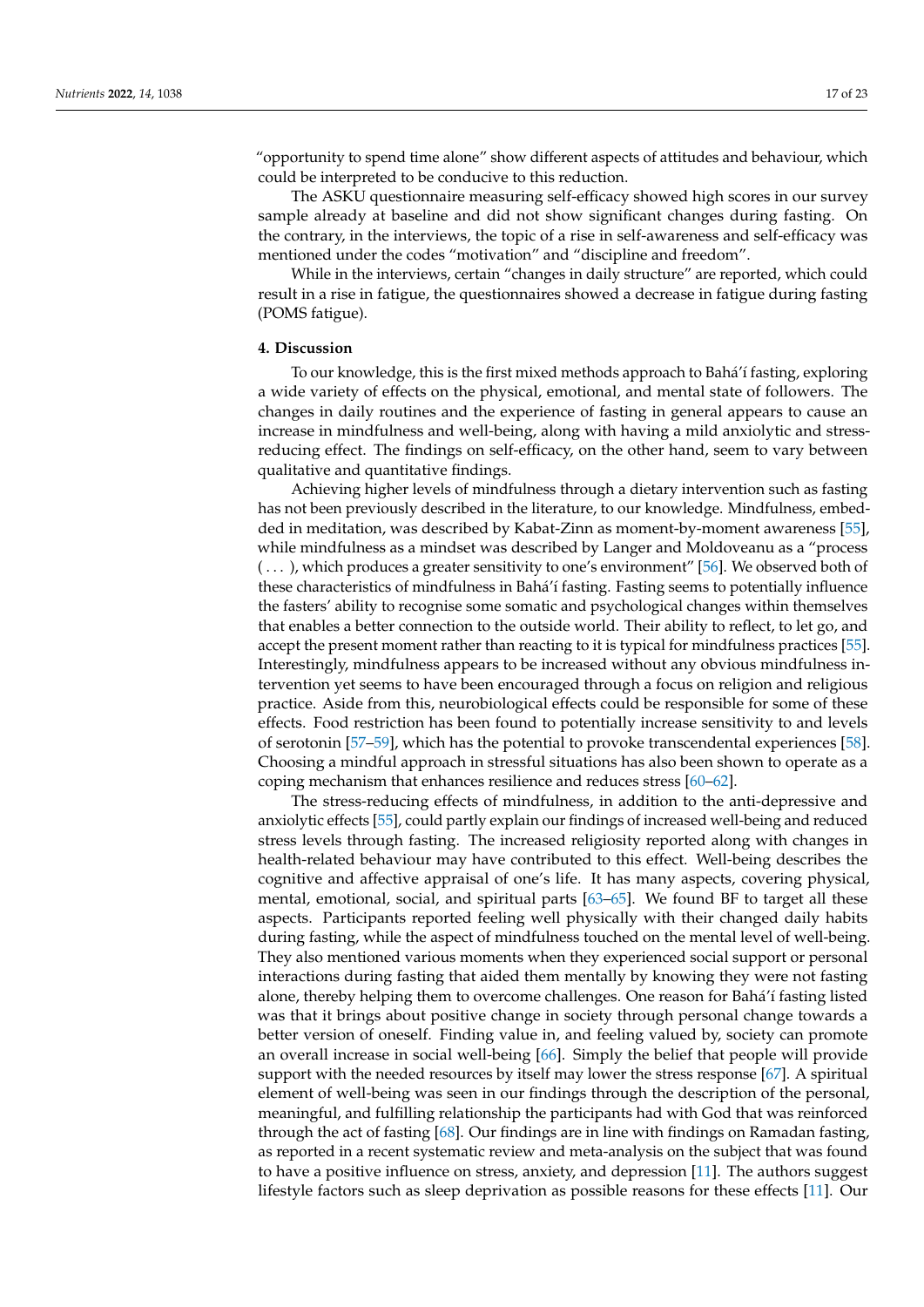findings suggest that one strong influence of personal well-being that may contribute to the observed psychological effects could be self-efficacy [\[69,](#page-21-23)[70\]](#page-21-24).

Regarding self-efficacy, our qualitative and quantitative findings appear to be contradictory. The fact that the ASKU questionnaire does not show any significant changes may be related to the high scores that our sample had at baseline. On the flip side, one explanation may be a lacking sensitivity of the questionnaire to changes occurring in a short period of time. The rise in self-efficacy reported in the interviews is in line with findings by Maniaci et al. describing improved self-efficacy through a fasting-mimicking diet [\[71\]](#page-21-25). Increased self-efficacy has been found to lower stress reaction [\[72–](#page-21-26)[74\]](#page-22-0), increase positive emotional affects, and lower anxiety [\[70\]](#page-21-24). Similar effects can also be found with the CSS, WHO-5, and HADS anxiety questionnaires, making it more likely that the ASKU did not have the sensitivity to show the changes in self-efficacy that we found reported in the interviews. Our interviewees expressed their heightened sense of self-efficacy as the ability to combat uneasiness due to hunger, sleep deprivation, or emotional disgruntlement by an inherent belief that they possessed the discipline to master the challenge of fasting. According to the transtheoretical model (Prochaska, Di Clemente, 1982), expected self-efficacy is found to grow with repetition of an action [\[69\]](#page-21-23). Through this mechanism, difficulties could potentially become progressively easier to manage with every subsequent fasting year. Most importantly, enhanced self-efficacy was reported in the interviews even after the conclusion of fasting and could explain the influence of stress response in daily life for a prolonged period of time. One of the strongest influences on self-efficacy is the first successful experience of managing a challenge, whereby practice and behavioural training are especially critical [\[69\]](#page-21-23). Since all of our participants reported having fasted at least one time before (see Table [1\)](#page-6-0), this could help explain our sample's high self-efficacy baseline score. This argument is supported by preliminary findings that show how previous fasting experience positively influences mood states in a current fasting situation [\[75\]](#page-22-1). The belief in one's own self-efficacy expectation, which is the belief of having the competence to master a challenge, may have been strengthened by the interviewees' trust in God. Certainly, the link between religion, self-efficacy, and fasting necessitates further research with a larger study population.

What is striking in our results is the very positive connotation that fasting seems to have for Bahá'ís. In the past, historical research on eating disorders has discussed religious rules as one possible point of origin [\[76\]](#page-22-2), raising an awareness of the fine line between fasting and eating disorders in general. However, as for therapeutically prolonged fasting, no published findings have been found that support an induction of eating disorders through this practice [\[77,](#page-22-3)[78\]](#page-22-4). One study in hospitalised fasting patients supports this notion, contrasting the feelings about and impact on eating and food abstention over time: the first few days were found to increase emotional fixation on food, while longer fasting periods led to a lack of appetite and fears regarding re-introduction of food [\[79\]](#page-22-5). Partial fasts, as observed in these preliminary findings with BF, may be found to be safer than prolonged fasts. Though not sufficiently studied, in a trial on a mainly Christian population in Finland, no association between religiosity and eating disorders could be found [\[80\]](#page-22-6), while in a Muslim population in the United Arab Emirates, there seemed to be an association between the two  $[81]$ . It seems that the way religiosity is understood and lived makes the difference in the development of eating disorders [\[82\]](#page-22-8). In future trials, such aspects should be taken into account while exploring protective factors for eating disorders in different fasting regimen, be they religious or therapeutic.

Our study has limitations we would like to address: in the qualitative part of this study, to a large extent analysed by two researchers (RR and CE), there is the possibility of an incorrect interpretation. However, within the research team, we tried to address this problem by creating inter-reliability through constant exchange and discussions about codes, categories, and theory with CE, NS, WS, BS, and DL and merging the results with those of the questionnaires. We also made use of natural language processing to verify our codes, the results of which will be published in another paper. In the questionnaire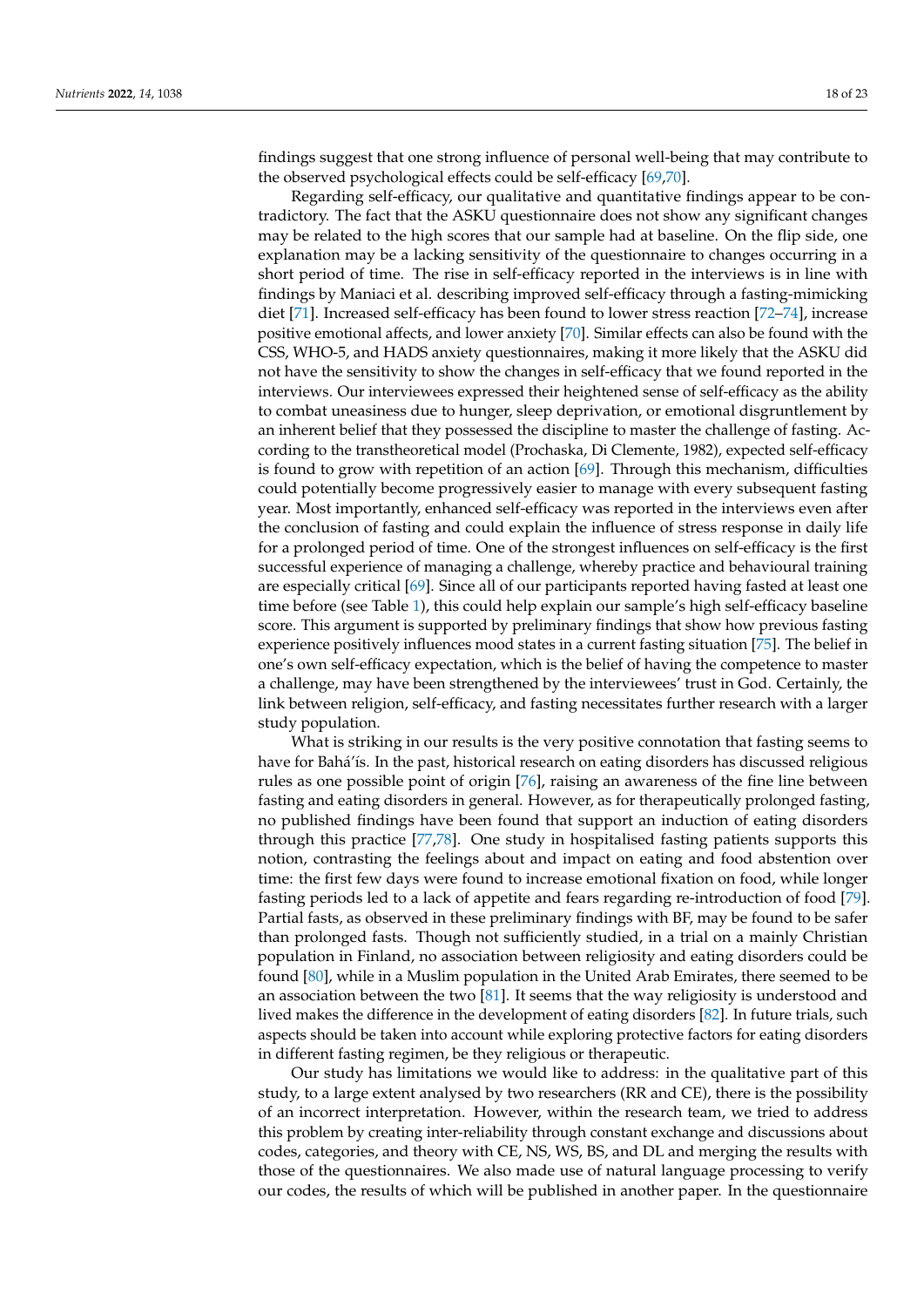survey, we used some clinical questionnaires on healthy individuals, not suffering from any clinically relevant condition. This limited sensitivity of the questionnaires for the study population resulted in high baseline scores and non-significant results in some of them. Additionally, a selection bias is probable for both methods due to the voluntary participation in the study as well as a social desirability bias, as our sample seems to show a high sense of religiosity. This possible bias must be given even more weight given the absence of a control group. On the other hand, the repetition of the interviews and questionnaires over a relatively long period of time allowed for a certain reliability of the measured outcomes. In addition, having contacted all registered Bahá'ís in Germany through the official national mailing list augmented the representability of the sample.

The long follow-up is a marked strength of this study, as is the synchronicity of sampling in both qualitative and quantitative methods. In addition, the use of focus group interviews to validate the codes stemming from the individual interviews and relatively large qualitative sample size add to the reliability of the data. This reliability is also reflected in the homogeneity of answers and the subsequent theoretical saturation of the interview outcomes.

The results presented here supported the interpretation of the laboratory and physiological data we collected in the sample. For example, we had expected to see at least a slight dehydration during fasting, as those fasting would not drink during daylight hours for 19 consecutive days. Surprisingly, we saw no dehydration, and on the contrary, some participants had a better hydration than at baseline. Interviewees during fasting reported drinking more fluids in the morning and evening and being more conscious about their hydration than usual, making a behavioural change a probable cause for our laboratory findings. In addition, the time-shift of -1.1 h on average seen in the circadian phase could be explained similarly, as most interviewees reported having a meal before sunrise, this being earlier than their normal breakfast. As meal timing can have a strong influence on circadian rhythms, this could have contributed to the observed shift.

Reflecting the outcomes reported in our paper on the religious aspects of BF [\[33\]](#page-20-15), in light of the findings presented here, there might be an interesting link between difficulties experienced by fasters and their sense of achievement and freedom. Thus, it appears that the intensity of the challenges faced during fasting correlate with the outcomes in mindfulness and well-being. Interviewees reported that mastering the challenges presented by fasting gave them a sense of freedom. The link between the rise in mindfulness and well-being to the challenges of the fast could be the reaction to these difficulties as described by the interviewees.

# **5. Conclusions, Generalisability, and Future Work**

Compared to Ramadan and other models of intermittent fasting, this type of fasting is relatively short and easy to undertake, and its safety was indicated by our laboratory findings [\[32\]](#page-20-14). BF seems to offer a chance to improve mindfulness, health-related behaviour, and subjective well-being. This said, further research about intermittent dry fasting in the Bahá'í religion and other religious contexts is necessary. Of interest would also be an examination of similar effects without a religious setting. Findings that may be reproduced in other fasting regimens, especially in intermittent fasting, could be of great benefit for a therapeutic supplement to such dietary approaches. With the growing popularity of intermittent fasting practice, the implications of supporting and enhancing social, motivational, and spiritual components should not be underestimated. From our findings, a predefined timeframe, time of year, collective experience, and daily timing of meals enhanced the subjective fasting experience and enabled the potential for changes in health-related habits. Rituals pertaining to eating culture in general and to fasting more specifically should be studied further to examine how they contribute to the positive effects described in the scientific literature so far. If further research supports these findings, an annual repeated 19 days intermittent dry fast such as BF could enrich medical and psychological therapeutic options, equipping patients with resources to enhance their overall health and well-being.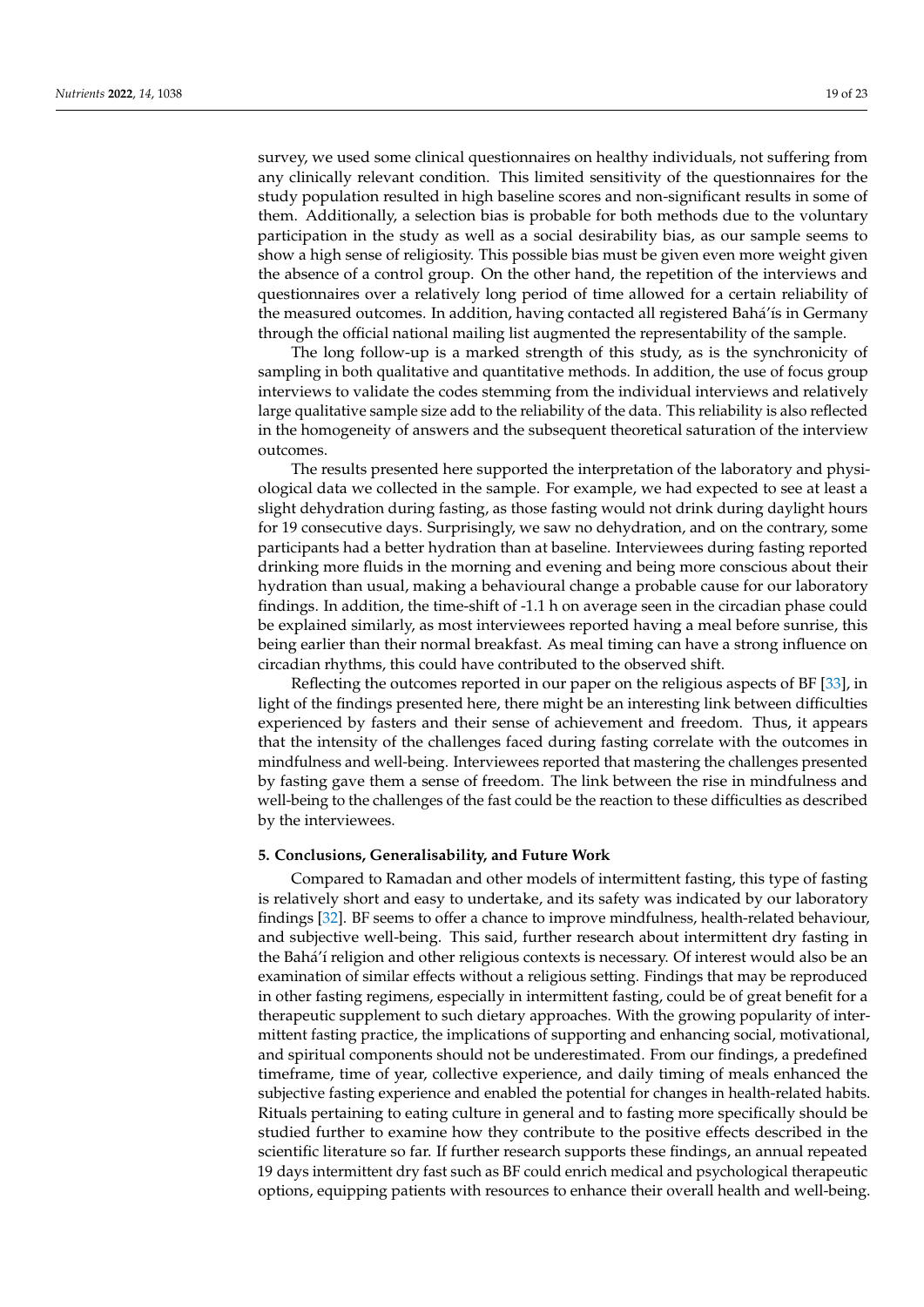**Supplementary Materials:** The following supporting information can be downloaded at: [https:](https://www.mdpi.com/article/10.3390/nu14051038/s1) [//www.mdpi.com/article/10.3390/nu14051038/s1,](https://www.mdpi.com/article/10.3390/nu14051038/s1) File S1: Interview guide.

**Author Contributions:** Conceptualisation, D.A.K.-L., C.E., S.D., C.S.K., M.B. and A.M.; Data curation, A.M.; Formal analysis, D.A.K.-L., N.S. and F.I.K.; Funding acquisition, D.A.K.-L. and A.M.; Investigation, D.A.K.-L., R.M.R., C.K. and M.J.; Methodology, D.A.K.-L., C.E., M.B. and A.M.; Project administration, D.A.K.-L.; Supervision, D.A.K.-L., C.E., S.D., B.S., A.M., S.B.B. and W.S.; Validation, C.E.; Writing—original draft, D.A.K.-L. and R.M.R.; Writing—review and editing, D.A.K.-L., R.M.R., C.E., S.D., C.K., C.S.K., M.J., M.B., S.B.B. and W.S. All authors have read and agreed to the published version of the manuscript.

**Funding:** The study was funded by the Foundation for Bahá'í Studies. No additional external funding was received for this study. The funders had no role in the study design, data collection and analysis, decision to publish, or preparation of the manuscript.

**Institutional Review Board Statement:** The institutional review board of Charité Universitätsmedizin Berlin (Charitéplatz 1, Berlin, Germany) approved the study protocol in January 2018 (ID: EA4/216/17). The study was conducted in accordance with the Declaration of Helsinki.

**Informed Consent Statement:** Informed consent was obtained from all subjects involved in the study.

**Data Availability Statement:** Data described in the manuscript will be made available upon request pending application and approval.

**Conflicts of Interest:** No conflicts are declared by any of the authors. D.A.K.-L. and S.D. are registered members of the international Bahá'í community. D.A.K.-L. has co-founded and teaches at the Academy of Integrative Fasting.

## **Abbreviations**

| BF | Bahá'í Fasting                                                          |
|----|-------------------------------------------------------------------------|
| IM | Department of Integrative Medicine at the Institute of Social Medicine, |
|    | Epidemiology and Health Economics                                       |

#### **References**

- <span id="page-19-0"></span>1. Gabel, K.; Cienfuegos, S.; Kalam, F.; Ezpeleta, M.; Varady, K.A. Time-Restricted Eating to Improve Cardiovascular Health. *Curr. Atheroscler Rep.* **2021**, *23*, 22. [\[CrossRef\]](http://doi.org/10.1007/s11883-021-00922-7) [\[PubMed\]](http://www.ncbi.nlm.nih.gov/pubmed/33772388)
- <span id="page-19-1"></span>2. Cienfuegos, S.; McStay, M.; Gabel, K.; Varady, K.A. Time restricted eating for the prevention of type 2 diabetes. *J. Physiol.* **2021**. [\[CrossRef\]](http://doi.org/10.1113/JP281101) [\[PubMed\]](http://www.ncbi.nlm.nih.gov/pubmed/34418079)
- 3. Peterson, C.M. Intermittent Fasting Induces Weight Loss, but the Effects on Cardiometabolic Health are Modulated by Energy Balance. *Obesity* **2019**, *27*, 11. [\[CrossRef\]](http://doi.org/10.1002/oby.22384) [\[PubMed\]](http://www.ncbi.nlm.nih.gov/pubmed/30569643)
- <span id="page-19-2"></span>4. Gaeini, Z.; Mirmiran, P.; Bahadoran, Z. Effects of Ramadan intermittent fasting on leptin and adiponectin: A systematic review and meta-analysis. *Hormones* **2021**, *20*, 237–246. [\[CrossRef\]](http://doi.org/10.1007/s42000-021-00285-3) [\[PubMed\]](http://www.ncbi.nlm.nih.gov/pubmed/33786736)
- <span id="page-19-3"></span>5. Trepanowski, J.F.; Bloomer, R.J. The impact of religious fasting on human health. *Nutr. J.* **2010**, *9*, 57. [\[CrossRef\]](http://doi.org/10.1186/1475-2891-9-57) [\[PubMed\]](http://www.ncbi.nlm.nih.gov/pubmed/21092212)
- 6. Persynaki, A.; Karras, S.; Pichard, C. Unraveling the metabolic health benefits of fasting related to religious beliefs: A narrative review. *Nutrition* **2017**, *35*, 14–20. [\[CrossRef\]](http://doi.org/10.1016/j.nut.2016.10.005) [\[PubMed\]](http://www.ncbi.nlm.nih.gov/pubmed/28241983)
- <span id="page-19-4"></span>7. Liebscher, D. Auswirkungen Religiösen Fastens auf Anthropometrische Parameter, Blutfettwerte und Hämodynamik Normalgewichtiger Gesunder Probanden [Effects of Religious Fasting on Anthropometric Parameters, Blood Lipid Levels and Hemodynamics of Normal Weight Healthy Subjects]. Available online: [https://tud.qucosa.de/landing-page/https%3A%2F%](https://tud.qucosa.de/landing-page/https%3A%2F%2Ftud.qucosa.de%2Fapi%2Fqucosa%253A25118%2Fmets%2F/) [2Ftud.qucosa.de%2Fapi%2Fqucosa%253A25118%2Fmets%2F/](https://tud.qucosa.de/landing-page/https%3A%2F%2Ftud.qucosa.de%2Fapi%2Fqucosa%253A25118%2Fmets%2F/) (accessed on 25 January 2022).
- <span id="page-19-5"></span>8. Venegas-Borsellino, C.; Sonikpreet; Martindale, R.G. From Religion to Secularism: The Benefits of Fasting. *Curr. Nutr. Rep.* **2018**, *7*, 131–138. [\[CrossRef\]](http://doi.org/10.1007/s13668-018-0233-2)
- <span id="page-19-6"></span>9. Zubrzycki, A.; Cierpka-Kmiec, K.; Kmiec, Z.; Wronska, A. The role of low-calorie diets and intermittent fasting in the treatment of obesity and type-2 diabetes. *J. Physiol. Pharmacol.* **2018**, *69*, 663–683.
- <span id="page-19-7"></span>10. Templeman, I.; Gonzalez, J.T.; Thompson, D.; Betts, J.A. The role of intermittent fasting and meal timing in weight management and metabolic health. *Proc. Nutr. Soc.* **2019**, *79*, 76–87. [\[CrossRef\]](http://doi.org/10.1017/S0029665119000636)
- <span id="page-19-8"></span>11. Berthelot, E.; Etchecopar-Etchart, D.; Thellier, D.; Lancon, C.; Boyer, L.; Fond, G. Fasting Interventions for Stress, Anxiety and Depressive Symptoms: A Systematic Review and Meta-Analysis. *Nutrients* **2021**, *13*, 3947. [\[CrossRef\]](http://doi.org/10.3390/nu13113947)
- <span id="page-19-9"></span>12. Rong, B.; Wu, Q.; Saeed, M.; Sun, C. Gut microbiota-a positive contributor in the process of intermittent fasting-mediated obesity control. *Anim. Nutr.* **2021**, *7*, 1283–1295. [\[CrossRef\]](http://doi.org/10.1016/j.aninu.2021.09.009) [\[PubMed\]](http://www.ncbi.nlm.nih.gov/pubmed/34786501)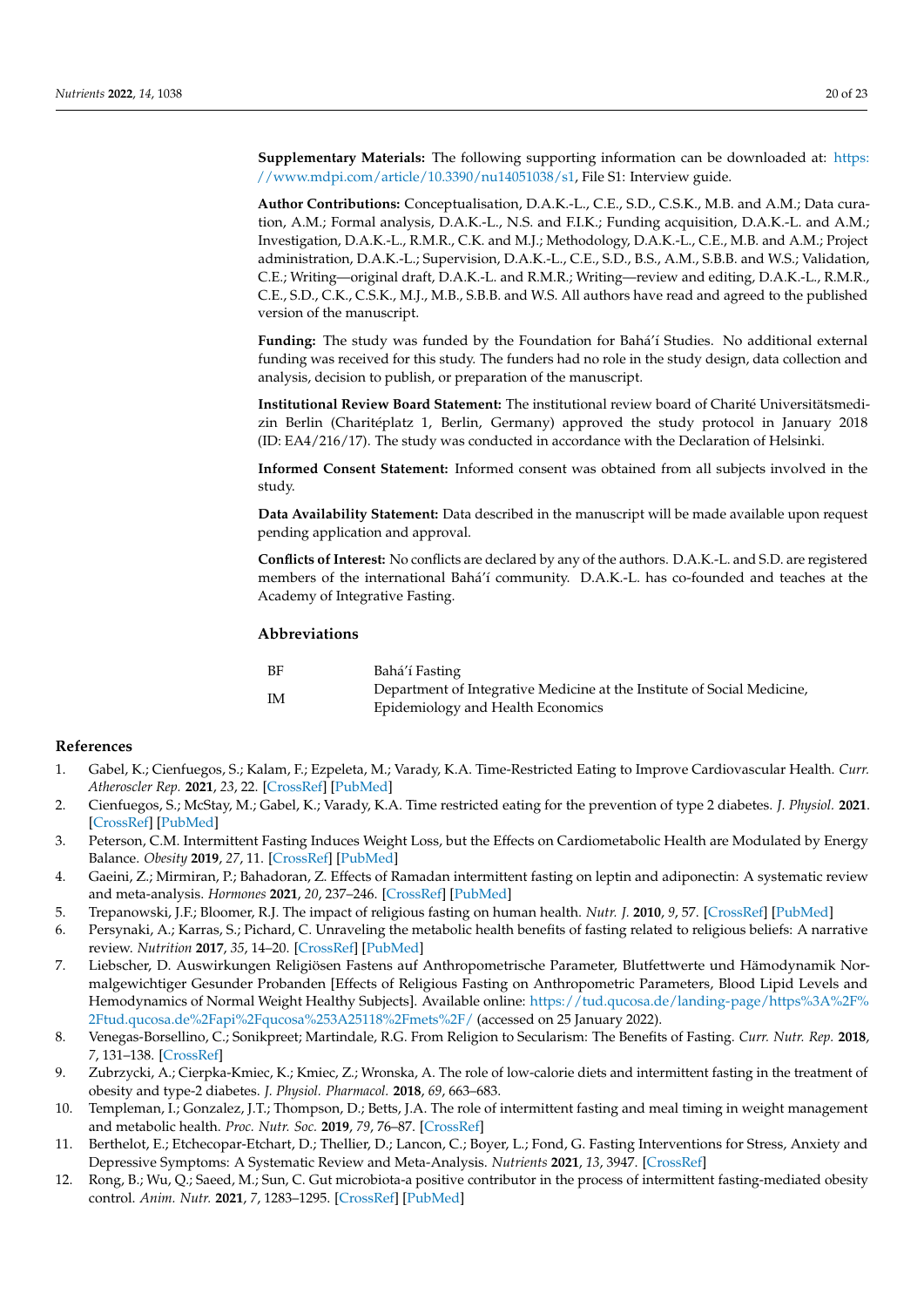- <span id="page-20-0"></span>13. bahai.org. Divine Law. Available online: <https://www.bahai.org/beliefs/life-spirit/character-conduct/divine-law/> (accessed on 29 January 2022).
- <span id="page-20-1"></span>14. bahai.org. Institutional Capacity. Available online: <https://www.bahai.org/action/institutional-capacity/> (accessed on 29 January 2022).
- <span id="page-20-2"></span>15. WorldData.info. Available online: <https://www.worlddata.info/religions/bahaism.php> (accessed on 25 January 2022).
- <span id="page-20-3"></span>16. bahai.org. A Global Community. Available online: <https://www.bahai.org/national-communities/> (accessed on 25 January 2022).
- <span id="page-20-4"></span>17. bahai.org. Science and Religion. Available online: [https://www.bahai.org/beliefs/god-his-creation/ever-advancing-civilization/](https://www.bahai.org/beliefs/god-his-creation/ever-advancing-civilization/science-religion/) [science-religion/](https://www.bahai.org/beliefs/god-his-creation/ever-advancing-civilization/science-religion/) (accessed on 29 January 2022).
- <span id="page-20-5"></span>18. Yapici, A.; Bilican, F.I. Depression Severity and Hopelessness among Turkish University Students According to Various Aspects of Religiosity. *Arch. Psychol. Relig.* **2014**, *36*, 53–69. [\[CrossRef\]](http://doi.org/10.1163/15736121-12341277)
- 19. Koushali, A.N.; Hajiamini, Z.; Ebadi, A.; Bayat, N.; Khamseh, F. Effect of Ramadan fasting on emotional reactions in nurses. *Iran. J. Nurs. Midwifery Res.* **2013**, *18*, 232–236. [\[PubMed\]](http://www.ncbi.nlm.nih.gov/pubmed/23983761)
- 20. BaHammam, A.S.; Almeneessier, A.S. Recent Evidence on the Impact of Ramadan Diurnal Intermittent Fasting, Mealtime, and Circadian Rhythm on Cardiometabolic Risk: A Review. *Front. Nutr.* **2020**, *7*, 28. [\[CrossRef\]](http://doi.org/10.3389/fnut.2020.00028)
- 21. Ahmed, S.H.; Chowdhury, T.A.; Hussain, S.; Syed, A.; Karamat, A.; Helmy, A.; Waqar, S.; Ali, S.; Dabhad, A.; Seal, S.T.; et al. Ramadan and Diabetes: A Narrative Review and Practice Update. *Diabetes Ther.* **2020**, *11*, 2477–2520. [\[CrossRef\]](http://doi.org/10.1007/s13300-020-00886-y)
- <span id="page-20-6"></span>22. Faris, M.A.; Jahrami, H.; BaHammam, A.; Kalaji, Z.; Madkour, M.; Hassanein, M. A systematic review, meta-analysis, and meta-regression of the impact of diurnal intermittent fasting during Ramadan on glucometabolic markers in healthy subjects. *Diabetes Res. Clin. Pract.* **2020**, *165*, 108226. [\[CrossRef\]](http://doi.org/10.1016/j.diabres.2020.108226)
- <span id="page-20-7"></span>23. Karras, S.N.; Koufakis, T.; Petroczi, A.; Folkerts, D.; Kypraiou, M.; Mulrooney, H.; Naughton, D.P.; Persynaki, A.; Zebekakis, P.; Skoutas, D.; et al. Christian Orthodox fasting in practice: A comparative evaluation between Greek Orthodox general population fasters and Athonian monks. *Nutrition* **2019**, *59*, 69–76. [\[CrossRef\]](http://doi.org/10.1016/j.nut.2018.07.003)
- 24. Karras, S.N.; Persynaki, A.; Petroczi, A.; Barkans, E.; Mulrooney, H.; Kypraiou, M.; Tzotzas, T.; Tziomalos, K.; Kotsa, K.; Tsioudas, A.A.; et al. Health benefits and consequences of the Eastern Orthodox fasting in monks of Mount Athos: A cross-sectional study. *Eur. J. Clin. Nutr.* **2017**, *71*, 743–749. [\[CrossRef\]](http://doi.org/10.1038/ejcn.2017.26)
- <span id="page-20-8"></span>25. Trepanowski, J.F.; Canale, R.E.; Marshall, K.E.; Kabir, M.M.; Bloomer, R.J. Impact of caloric and dietary restriction regimens on markers of health and longevity in humans and animals: A summary of available findings. *Nutr. J.* **2011**, *10*, 107. [\[CrossRef\]](http://doi.org/10.1186/1475-2891-10-107)
- <span id="page-20-9"></span>26. Counihan, C.M. An anthropological view of western women's prodigious fasting: A review essay. *Food Foodways* **1989**, *3*, 357–375. [\[CrossRef\]](http://doi.org/10.1080/07409710.1989.9961961)
- 27. Feeley-Harnik, G. Religion and Food: An Anthropological Perspective. *J. Am. Acad. Relig.* **1995**, *63*, 565–582. [\[CrossRef\]](http://doi.org/10.1093/jaarel/LXIII.3.565)
- <span id="page-20-10"></span>28. Dietler, M. Feasting and Fasting. In *Oxford Handbook on the Archaeology of Ritual and Religion*; Oxford University Press: Oxford, UK, 2012. Available online: [https://www.oxfordhandbooks.com/view/10.1093/oxfordhb/9780199232444.001.0001/oxfordhb-97](https://www.oxfordhandbooks.com/view/10.1093/oxfordhb/9780199232444.001.0001/oxfordhb-9780199232444-e-14) [80199232444-e-14](https://www.oxfordhandbooks.com/view/10.1093/oxfordhb/9780199232444.001.0001/oxfordhb-9780199232444-e-14) (accessed on 25 January 2022).
- <span id="page-20-11"></span>29. Heiser, P. Fasten: Zur Popularität einer (religiösen) Praktik. *Z. Für Relig. Ges. Und Polit.* **2021**, *5*, 53–79. [\[CrossRef\]](http://doi.org/10.1007/s41682-021-00081-1)
- <span id="page-20-12"></span>30. Tamney, J.B. Fasting and Modernization. *J. Sci. Study Relig.* **1980**, *19*, 129–137. [\[CrossRef\]](http://doi.org/10.2307/1386247)
- <span id="page-20-13"></span>31. Habermas, T. Historical continuities and discontinuities between religious and medical interpretations of extreme fasting. The background to Giovanni Brugnoli's description of two cases of anorexia nervosa in 1875. *Hist. Psychiatry* **1992**, *3*, 431–455. [\[CrossRef\]](http://doi.org/10.1177/0957154X9200301203) [\[PubMed\]](http://www.ncbi.nlm.nih.gov/pubmed/11612915)
- <span id="page-20-14"></span>32. Koppold-Liebscher, D.A.; Klatte, C.; Demmrich, S.; Schwarz, J.; Kandil, F.I.; Steckhan, N.; Ring, R.; Kessler, C.S.; Jeitler, M.; Koller, B.; et al. Effects of Daytime Dry Fasting on Hydration, Glucose Metabolism and Circadian Phase: A Prospective Exploratory Cohort Study in Baha'i Volunteers. *Front. Nutr.* **2021**, *8*, 662310. [\[CrossRef\]](http://doi.org/10.3389/fnut.2021.662310)
- <span id="page-20-15"></span>33. Demmrich, S.K.-L.; Koppold-Liebscher, D.; Klatte, C.; Steckhan, N.; Ring, R.M. Effects of religious intermittent dry fasting on religious experience and mindfulness: A longitudinal study among Baha'is. *Am. Psychol. Assoc. Psychol. Relig. Spiritual.* **2021**. [\[CrossRef\]](http://doi.org/10.1037/rel0000423)
- <span id="page-20-16"></span>34. Mähler, A.; Jahn, C.; Klug, L.; Klatte, C.; Michalsen, A.; Koppold-Liebscher, D.; Boschmann, M. Metabolic Response to Daytime Dry Fasting in Bahá'í Volunteers. *Accept. Publ. Nutr.* **2021**, *14*, 148.
- <span id="page-20-17"></span>35. Bryman, A. Integrating quantitative and qualitative research: How is it done? *Qual. Res.* **2016**, *6*, 97–113. [\[CrossRef\]](http://doi.org/10.1177/1468794106058877)
- <span id="page-20-18"></span>36. Tariq, S.; Woodman, J. Using mixed methods in health research. *JRSM Short Rep.* **2013**, *4*, 2042533313479197. [\[CrossRef\]](http://doi.org/10.1177/2042533313479197)
- <span id="page-20-19"></span>37. Creswell, J.P.; Clark, V.L. *Designing and Conducting Mixed Methods Research*, 3rd ed.; SAGE Publications: New York, NY, USA, 2017.
- <span id="page-20-20"></span>38. Morse, J.M. Determining Sample Size. *Qual. Health Res.* **2000**, *10*, 3–5. [\[CrossRef\]](http://doi.org/10.1177/104973200129118183)
- <span id="page-20-21"></span>39. Morse, J.M. The Significance of Saturation. *Qual. Health Res.* **1995**, *5*, 147–149. [\[CrossRef\]](http://doi.org/10.1177/104973239500500201)
- <span id="page-20-22"></span>40. Zinnbauer, B.J.; Pargament, K.I. Religiousness and Spirituality. In *Handbook of the Psychology of Religion and Spirituality*; Paloutzian, R.F., Park, C.L., Eds.; The Guilford Press: New York, NY, USA, 2005; pp. 21–42.
- <span id="page-20-23"></span>41. Eisenmann, C.; Klein, C.; Swhajor-Biesemann, A.; Drexelius, U.; Keller, B.; Streib, H. Dimensions of "Spirituality": The Semantics of Subjective Definitions. In *Semantics and Psychology of Spirituality: A Cross-Cultural Analysis*; Streib, H., Hood, J.R.W., Eds.; Springer: Cham, Switzerland, 2016; pp. 125–151.
- <span id="page-20-24"></span>42. Bryant, A. The Grounded Theory Method. In *Reviewing Qualitative Research in the Social Sciences*; Trainor, A.A., Elizabeth, G., Eds.; Routledge: New York, NY, USA, 2013; Volume 1.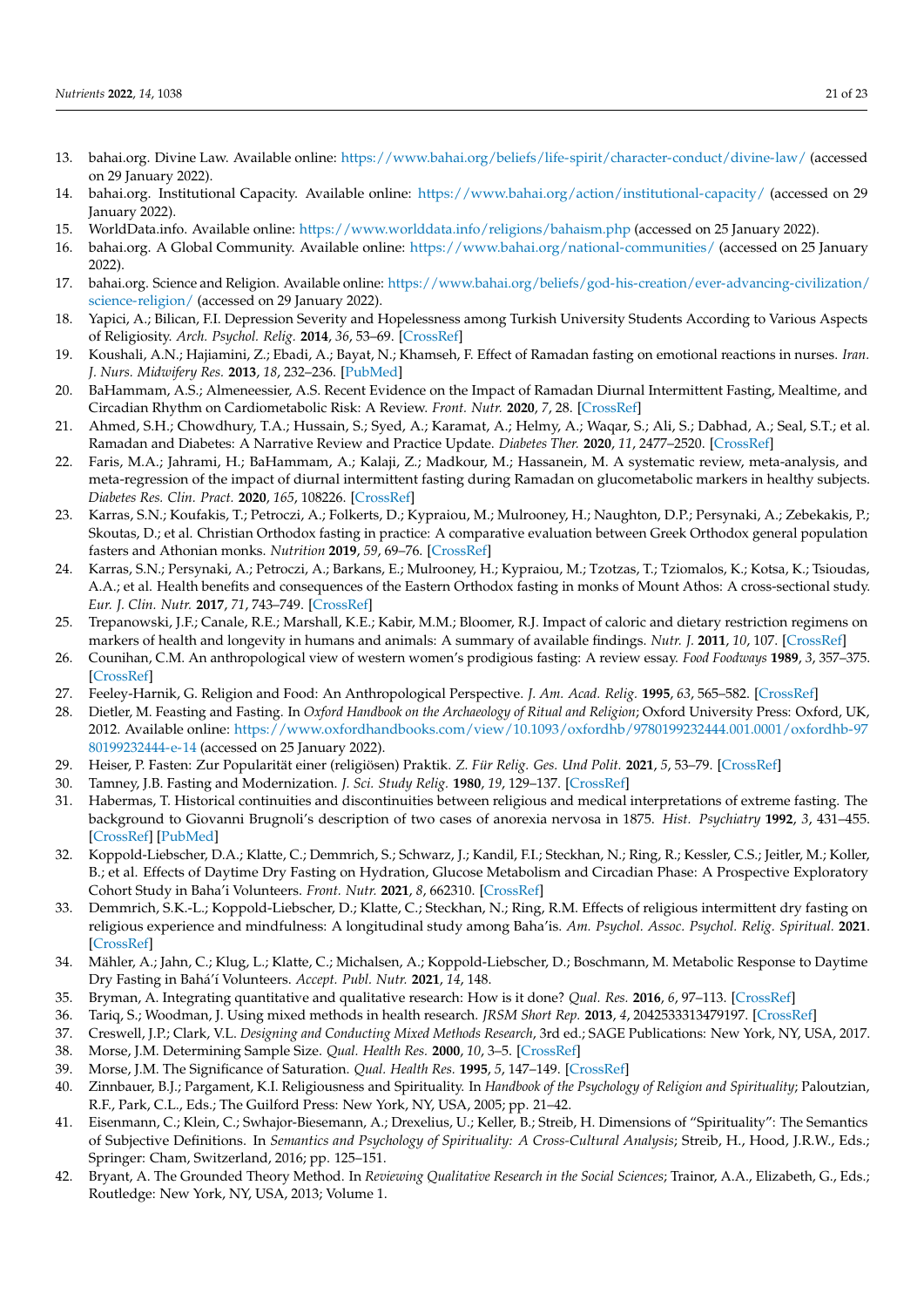- <span id="page-21-10"></span>43. Strauss, A.L. *Grundlagen Qualitativer Sozialforschung. Datenanalyse und Theoriebildung in der Empirischen Soziologischen Forschung*; Wilhelm Fink Verlag: Munich, Germany, 1994.
- <span id="page-21-0"></span>44. Witzel, A. Das problemzentrierte Interview. *Forum Qual. Soc. Res.* **2000**, *1*. Available online: [http://nbn-resolving.de/urn:nbn:de:](http://nbn-resolving.de/urn:nbn:de:0114-fqs0001228) [0114-fqs0001228](http://nbn-resolving.de/urn:nbn:de:0114-fqs0001228) (accessed on 30 December 2021).
- <span id="page-21-1"></span>45. Flick, U. *Qualitative Sozialforschung. Eine Einführung*; Rowohlts Taschenbuchberlag: Reinbeck bei Hamburg, Germany, 2007.
- 46. Tausch, A.M.; Natalja, M. Fokusgruppen in der Gesundheitsforschung. *GESIS Pap.* **2015**, *12*. [\[CrossRef\]](http://doi.org/10.21241/ssoar.44016)
- <span id="page-21-2"></span>47. Tong, A.; Sainsbury, P.; Craig, J. Consolidated criteria for reporting qualitative research (COREQ): A 32-item checklist for interviews and focus groups. *Int. J. Qual. Health Care* **2007**, *19*, 349–357. [\[CrossRef\]](http://doi.org/10.1093/intqhc/mzm042)
- <span id="page-21-3"></span>48. Joseph, S.; Linley, P.A.; Harwood, J.; Lewis, C.A.; McCollam, P. Rapid assessment of well-being: The Short Depression-Happiness Scale (SDHS). *Psychol. Psychother.* **2004**, *77*, 463–478. [\[CrossRef\]](http://doi.org/10.1348/1476083042555406) [\[PubMed\]](http://www.ncbi.nlm.nih.gov/pubmed/15588455)
- <span id="page-21-4"></span>49. Herrmann-Lingen, C.; Buss, U.; Snaith, R. *Hospital Anxiety and Depression Scale—Deutsche Version (HADS-D) (3. Aktualisierte und neu Normierte Auflage)*; Hans Huber: Bern, Germany, 2011.
- <span id="page-21-5"></span>50. Michalak, J.; Heidenreich, T.; Ströhle, G.; Nachtigall, C. Die deutsche Version der Mindful Attention and Awareness Scale (MAAS) Psychometrische Befunde zu einem Achtsamkeitsfragebogen. *Z. Für Klin. Psychol. Psychotherapie* **2008**, *37*, 200–208. [\[CrossRef\]](http://doi.org/10.1026/1616-3443.37.3.200)
- <span id="page-21-6"></span>51. Albani, C.; Blaser, G.; Geyer, M.; Schmutzer, G.; Brähler, E.; Bailer, H.; Grulke, N. The German short version of "Profile of Mood States" (POMS): Psychometric evaluation in a representative sample. *Psychother. Psychosom. Med. Psychol.* **2005**, *55*, 324–330. [\[CrossRef\]](http://doi.org/10.1055/s-2004-834727) [\[PubMed\]](http://www.ncbi.nlm.nih.gov/pubmed/15986282)
- <span id="page-21-7"></span>52. Allgaier, A.K.; Liwowsky, I.; Kramer, D.; Mergl, R.; Fejtkova, S.; Hegerl, U. Screening for depression in nursing homes: Validity of the WHO (Five) Well-Being Index. *Neuropsychiatry* **2011**, *25*, 208–215. [\[CrossRef\]](http://doi.org/10.1016/S0924-9338(11)72530-5)
- <span id="page-21-8"></span>53. Cohen, S.; Kamarck, T.; Mermelstein, R. A global measure of perceived stress. *J. Health Soc. Behav.* **1983**, *24*, 385–396. [\[CrossRef\]](http://doi.org/10.2307/2136404)
- <span id="page-21-9"></span>54. Beierlein, C.; Kemper, C.J.; Kovaleva, A.; Rammstedt, B. Short scale for measuring general self-efficacy beliefs (ASKU). *Methods Data Anal.* **2013**, *7*, 251–278.
- <span id="page-21-11"></span>55. Kabat-Zinn, J.; Massion, A.O.; Kristeller, J.; Peterson, L.G.; Fletcher, K.E.; Pbert, L.; Lenderking, W.R.; Santorelli, S.F. Effectiveness of a meditation-based stress reduction program in the treatment of anxiety disorders. *Am. J. Psychiatry* **1992**, *149*, 936–943. [\[PubMed\]](http://www.ncbi.nlm.nih.gov/pubmed/1609875)
- <span id="page-21-12"></span>56. Langer, E.; Moldoveanu, M. The Construct of Mindfulness. *J. Soc. Issues* **2000**, *56*, 1–9. [\[CrossRef\]](http://doi.org/10.1111/0022-4537.00148)
- <span id="page-21-13"></span>57. Michalsen, A. Wertvoller Verzicht: Fasten als Impul der Selbstheilung. In *Heilen mit der Kraft der Natur*, 2nd ed.; Insel Verlag: Berlin, Germany, 2019; pp. 88–237.
- <span id="page-21-15"></span>58. Huether, G.S.; Rüther, E. Essen, Serotonin und Psyche: Die unbewußte nutritive Manipulation von Stimmungen und Gefühlen. *Dtsch. Ärzteblatt* **1998**, *95*, 477–479.
- <span id="page-21-14"></span>59. Stocker, R.; Reber, E.; Aeberhard, C.; Bally, L.; Schutz, P.; Stanga, Z. Fasting—Effects on the Human Body and Psyche. *Praxis* **2019**, *108*, 593–597. [\[CrossRef\]](http://doi.org/10.1024/1661-8157/a003254)
- <span id="page-21-16"></span>60. Bergeron, C.M.; Almgren-Dore, I.; Dandeneau, S. "Letting Go" (Implicitly): Priming Mindfulness Mitigates the Effects of a Moderate Social Stressor. *Front. Psychol.* **2016**, *7*, 872. [\[CrossRef\]](http://doi.org/10.3389/fpsyg.2016.00872)
- 61. Foureur, M.; Besley, K.; Burton, G.; Yu, N.; Crisp, J. Enhancing the resilience of nurses and midwives: Pilot of a mindfulness-based program for increased health, sense of coherence and decreased depression, anxiety and stress. *Contemp. Nurse* **2013**, *45*, 114–125. [\[CrossRef\]](http://doi.org/10.5172/conu.2013.45.1.114)
- <span id="page-21-17"></span>62. Kenne Sarenmalm, E.; Martensson, L.B.; Andersson, B.A.; Karlsson, P.; Bergh, I. Mindfulness and its efficacy for psychological and biological responses in women with breast cancer. *Cancer Med.* **2017**, *6*, 1108–1122. [\[CrossRef\]](http://doi.org/10.1002/cam4.1052)
- <span id="page-21-18"></span>63. Chirico, F. Spiritual well-being in the 21st century: It is time to review the current WHO's health definition. *J. Health Soc. Sci.* **2016**, *1*, 11–16.
- 64. Larson, J.S. The World Health Organization's definition of health: Social versus spiritual health. *Soc. Indic. Res.* **1996**, *38*, 181–192. [\[CrossRef\]](http://doi.org/10.1007/BF00300458)
- <span id="page-21-19"></span>65. Hatch, S.; Huppert, F.A.; Abbott, R.; Croudace, T.; Ploubidis, G.; Wadsworth, M.; Richards, M.; Kuh, D. A Life Course Approach to Well-Being. In *Well-Being*; Haworth, J., Hart, G., Eds.; Palgrave Macmillan: London, UK, 2007.
- <span id="page-21-20"></span>66. Fledderus, M.; Bohlmeijer, E.T.; Smit, F.; Westerhof, G.J. Mental health promotion as a new goal in public mental health care: A randomized controlled trial of an intervention enhancing psychological flexibility. *Am. J. Public Health* **2010**, *100*, 2372. [\[CrossRef\]](http://doi.org/10.2105/AJPH.2010.196196)
- <span id="page-21-21"></span>67. Cohen, S. Social relationships and health. *Am. Psychol.* **2004**, *59*, 676–684. [\[CrossRef\]](http://doi.org/10.1037/0003-066X.59.8.676) [\[PubMed\]](http://www.ncbi.nlm.nih.gov/pubmed/15554821)
- <span id="page-21-22"></span>68. Joshi, S.; Kumari, S. Religious Beliefs and Mental Health: An Empirical Review. *J. Relig. Health* **2016**, *55*, 1929–1937.
- <span id="page-21-23"></span>69. Faller, H.L.; Lang, H. *Medizinische Psychologie und Soziologie*, 2nd ed.; Springer: Berlin/Heidelberg, Germany, 2006.
- <span id="page-21-24"></span>70. Luszczynska, A.; Gutiérrez-Doña, B.; Schwarzer, R. General self-efficacy in various domains of human functioning: Evidence from five countries. *Int. J. Psychol.* **2005**, *40*, 80–89. [\[CrossRef\]](http://doi.org/10.1080/00207590444000041)
- <span id="page-21-25"></span>71. Maniaci, G.; La Cascia, C.; Giammanco, A.; Ferraro, L.; Chianetta, R.; Di Peri, R.; Sardella, Z.; Citarrella, R.; Mannella, Y.; Larcan, S.; et al. Efficacy of a fasting-mimicking diet in functional therapy for depression: A randomised controlled pilot trial. *J. Clin. Psychol.* **2020**, *76*, 1807–1817. [\[CrossRef\]](http://doi.org/10.1002/jclp.22971)
- <span id="page-21-26"></span>72. Folkman, S.L.; Richard, S. Coping as a Mediator of Emotion. *J. Personal. Soc. Psychol.* **1988**, *54*, 466–475. [\[CrossRef\]](http://doi.org/10.1037/0022-3514.54.3.466)
- 73. Bandura, A.; Taylor, C.B.; Williams, S.L.; Mefford, I.N.; Barchas, J.D. Catecholamin secretion as a function of perceived copinf self-efficacy. *J. Consult. Clin. Psychol.* **1985**, *53*, 406–414. [\[CrossRef\]](http://doi.org/10.1037/0022-006X.53.3.406) [\[PubMed\]](http://www.ncbi.nlm.nih.gov/pubmed/4008724)